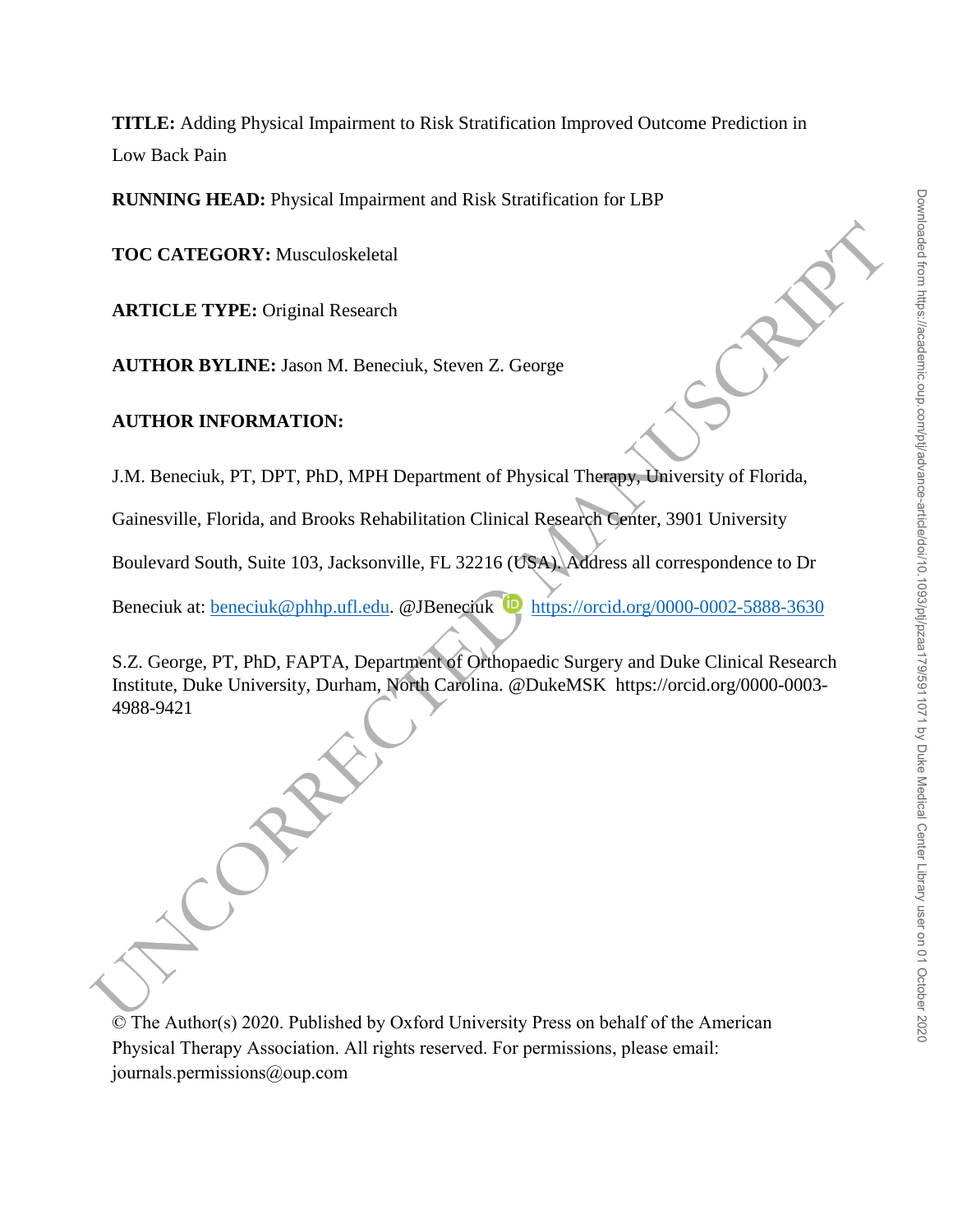**KEYWORDS:** Prognosis, Low Back Pain, Subgrouping, Cluster Analysis

**ACCEPTED:** August 16, 2020

**SUBMITTED:** February 24, 2020

**Objective.** Identifying subgroups of low back pain (LBP) has the potential to improve prediction of clinical outcomes. Risk stratification is one such strategy that identifies similar characteristics indicative of a common clinical outcome trajectory. The purpose of this study was to determine if an empirically derived subgrouping approach based on physical impairment measures improves information provided from the STarT Back Tool (SBT).

**ACCEPTED:** August 16, 2020<br>
SUBMITTED: February 24, 2020<br>
Objective. Identifying subgroups of low back pain (LBP) has the potential to improve prediction<br>
of elivical outcomes. Risk stratification is one such strategy th **Methods.** At baseline in this secondary analysis of a cohort study, patients  $(N = 144)$  receiving physical therapy for LBP completed the SBT and tests (active lumbar flexion, extension, lateral bending, and passive straight-leg-raise) from a validated physical impairment index. Clinical outcomes were assessed at 4 weeks and included the Numerical Pain Rating Scale (NPRS) and Oswestry Disability Index (ODI). Exploratory hierarchical agglomerative cluster analysis identified empirically derived subgroups based on physical impairment measures. Independent samples *t* testing and chi-square analysis assessed baseline subgroup differences in demographic and clinical measures. Spearman rho correlation coefficient was used to assess baseline SBT risk and impairment subgroup relationships, and a 3-way mixed-model ANOVA was used to assessed SBT risk and impairment subgroup relationships with clinical outcomes at 4 weeks. **Results.** Two physical impairment-based subgroups emerged from cluster analysis: (1) Low-Risk Impairment ( $n = 119, 81.5\%$ ), characterized by greater lumbar mobility and (2) High-Risk Impairment ( $n = 25, 17.1\%$ ), characterized by less lumbar mobility. A weak, positive relationship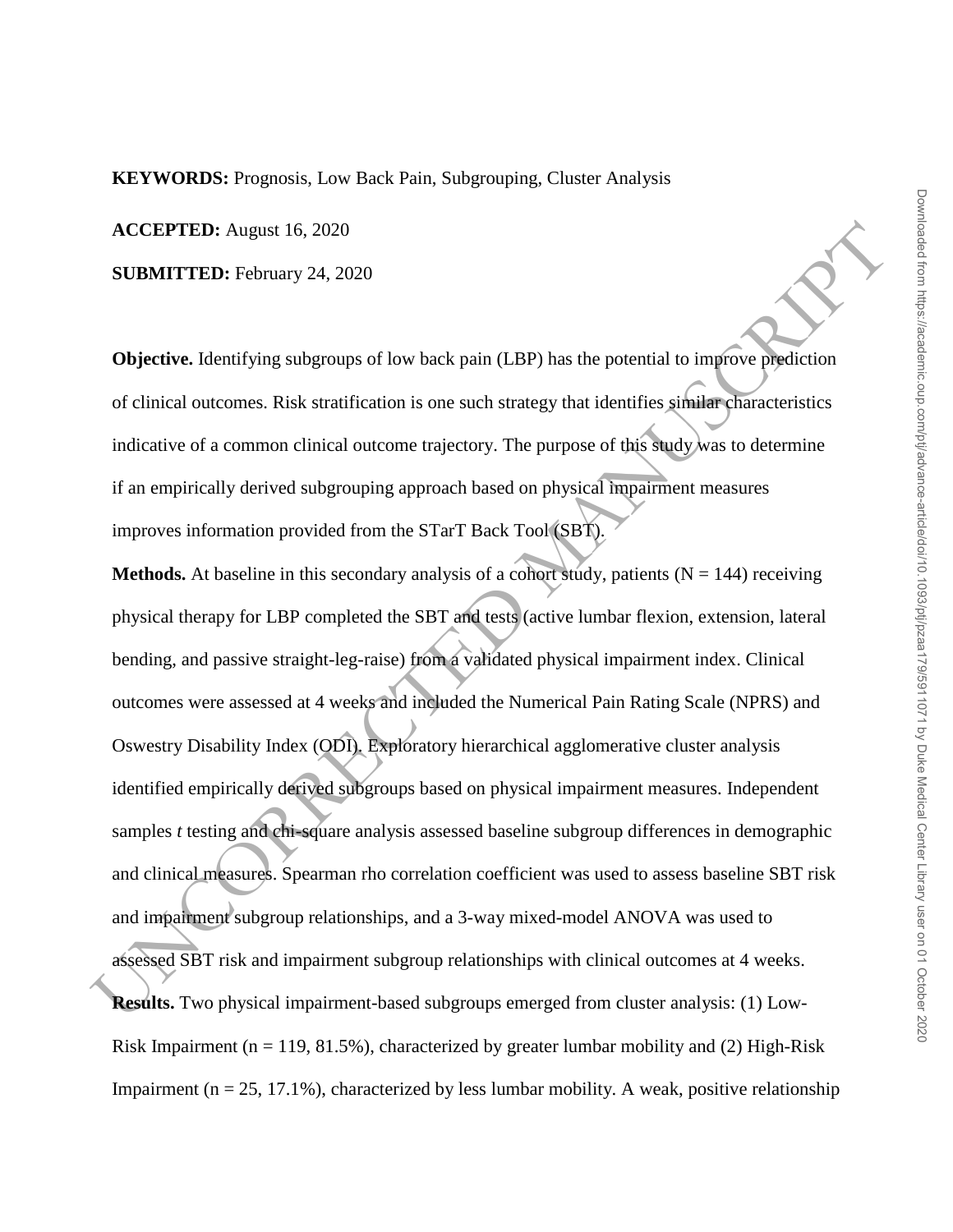# was observed between baseline SBT risk and impairment subgroups  $(r_s = .170)$ . An impairment-

by-SBT risk-by-time interaction effect was observed for ODI scores but not for NPRS scores at 4 weeks.

Conclusions. Physical impairment subgroups were not redundant with SBT risk categories and could improve prediction of 4-week I.BP disability outcomes. Physical impairment subgroups did not improve the prediction of 4-week **Conclusions.** Physical impairment subgroups were not redundant with SBT risk categories and could improve prediction of 4-week LBP disability outcomes. Physical impairment subgroups did not improve the prediction of 4-week pain intensity scores.

**Impact.** Subgroups based on physical impairment and psychosocial risk could lead to better prediction of LBP disability outcomes and eventually allow for treatment options tailored to physical and psychosocial risk.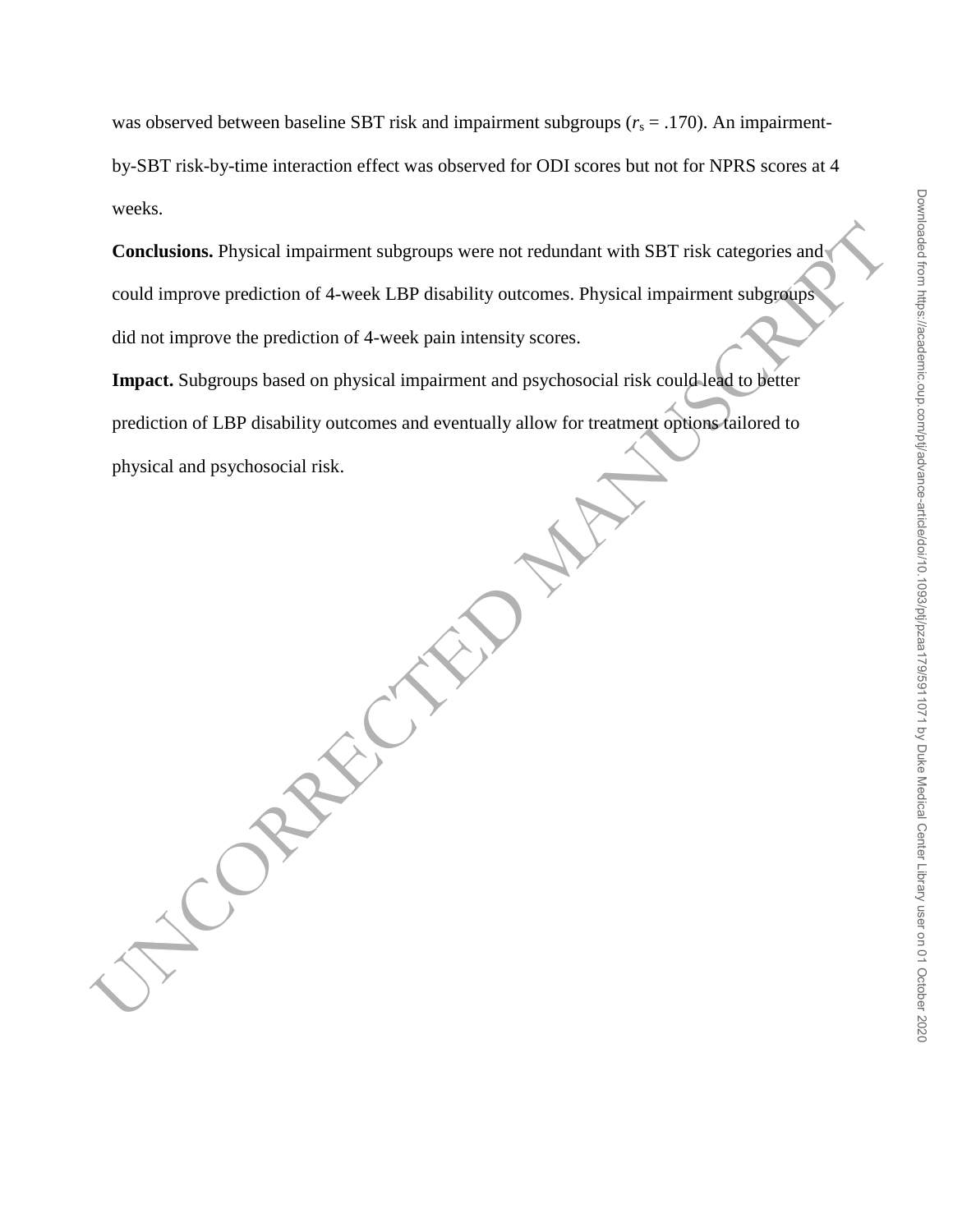Strategies that minimize heterogeneity for common musculoskeletal pain conditions and optimize prognostic decision making have been recently emphasized.<sup>1-6</sup> Risk stratification is one such strategy that identifies subgroups of patients with similar characteristics that are indicative of a common risk trajectory for clinical outcomes.

Identifying subgroups predictive of clinical outcomes is an important component to risk stratification. This can be especially true if the prognostic indicators have potential to be modified by treatment. For example, patients identified as being high psychosocial risk for persistent low back pain (LBP) related disability using the STarT Back Tool (SBT) may benefit from receiving psychologically informed physical therapy.<sup>7</sup> Impairments of body function have also been used to classify patients with specific physical impairments (eg, range of motion, movement coordination, spinal segmental mobility) as modifiable targets for treatment.<sup>10,11</sup>

optimize prognostic decision making have been recently emphasized.<sup>153</sup> Risk stratification is<br>one such strategy that identifies subgroups of patients with similar characteristics that are<br>indicative of a common risk traje Patient heterogeneity beyond pain-associated distress has not been widely considered. Yadollahpour and colleagues<sup>12</sup> recently highlighted this issue in an analysis that considered subgroup composition based on intake psychological, disability, pain, and physical impairment measures. That study compared the empirically derived groups with SBT classification (primarily psychosocial risk), finding that the empirically derived clusters clearly differentiated between SBT low and high-risk groups. However, less agreement was observed with the SBT medium risk profile because of differences in physical impairment measures. These findings support the notion that patient heterogeneity extends past pain associated distress indicating need for LBP subgrouping that considers psychosocial and physical impairment measures.<sup>13</sup>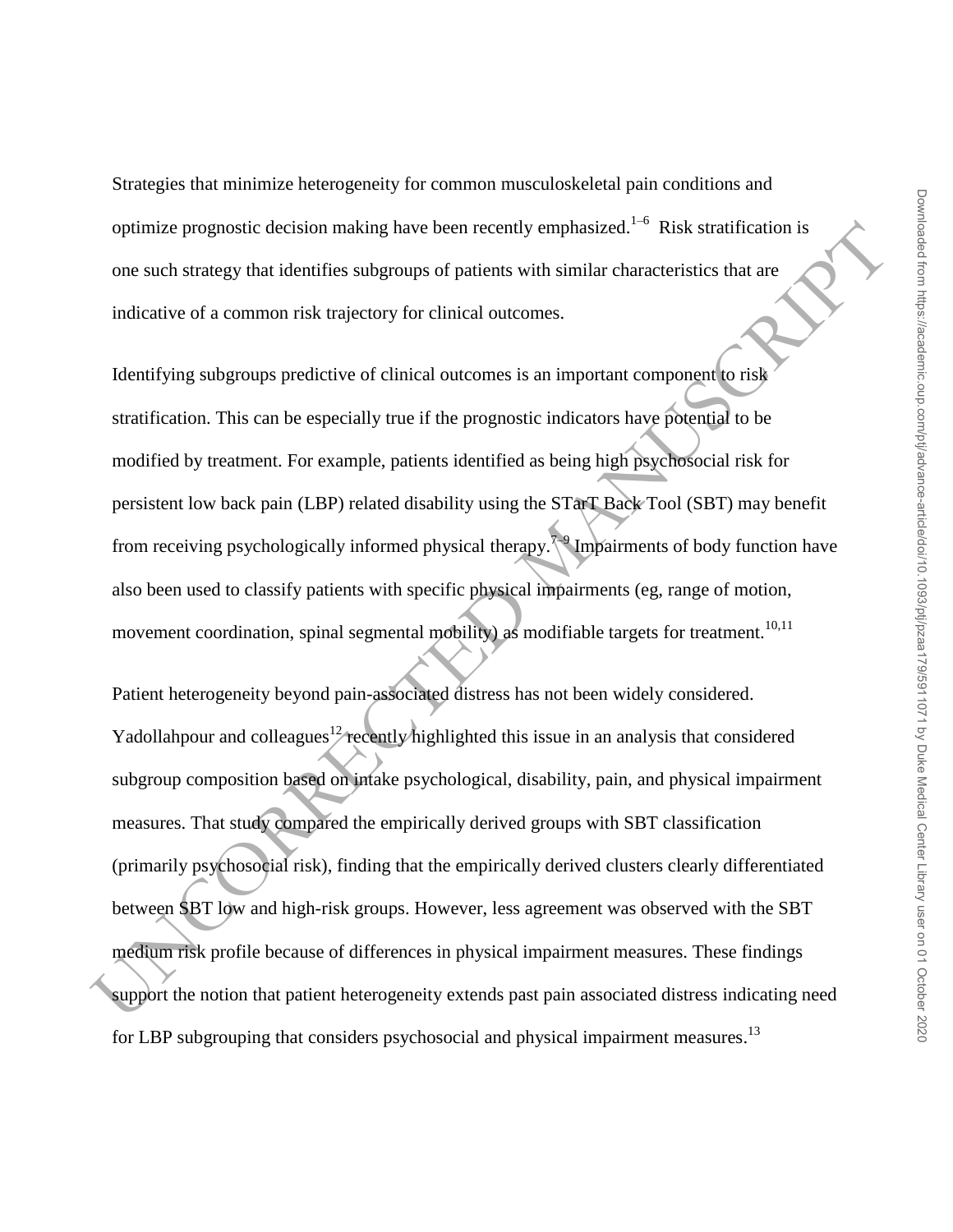Therefore, the purpose of this analysis was to determine if an empirically derived subgrouping approach based on an established physical impairment measure adds to predicting LBP clinical outcomes when combined with the STarT Back Tool (SBT). Physical impairment was selected because it is a modifiable factor, and addressing physical impairment is an established part of physical therapy practice.<sup>10,11</sup> The SBT was selected as the reference prognostic tool for this analysis because it has well established prognostic capabilities,  $14-18$  and we wanted to determine if adding physical impairment measures had the potential to improve prediction for this already accurate risk stratification tool.

## **[H1] METHODS**

This was a secondary analysis of an observational, cohort study involving patients receiving physical therapy for LBP.<sup>15</sup>

## **[H2] Participants**

because it is a modifiable factor, and addressing physical impairment is an established part of<br>physical therapy practice.<sup>18,11</sup> The SBT was selected as the reference prognosic tool for this<br>analysis because it has well e Consecutive patients seeking treatment for LBP at six participating community-based outpatient physical therapy clinics in Jacksonville, Florida as part of a single health system were screened for study eligibility by a physical therapist. Potential study participants met both of the following criteria before being enrolled into this study: 1) adults between the ages of 18 and 65 years seeking physical therapy for LBP (defined as having symptoms at T12 or lower, including radiating pain into the buttocks and lower extremity) and 2) the ability to read and speak the English language. These broad inclusion criteria were to allow for a cohort that was applicable to clinical practice. Potential study participants were ineligible to participate in this study if any of the following criteria were met: 1) the presence of systemic involvement related to metastatic or visceral disease; 2) recent spinal fracture; 3) osteoporosis; or 4) pregnancy. Physical therapists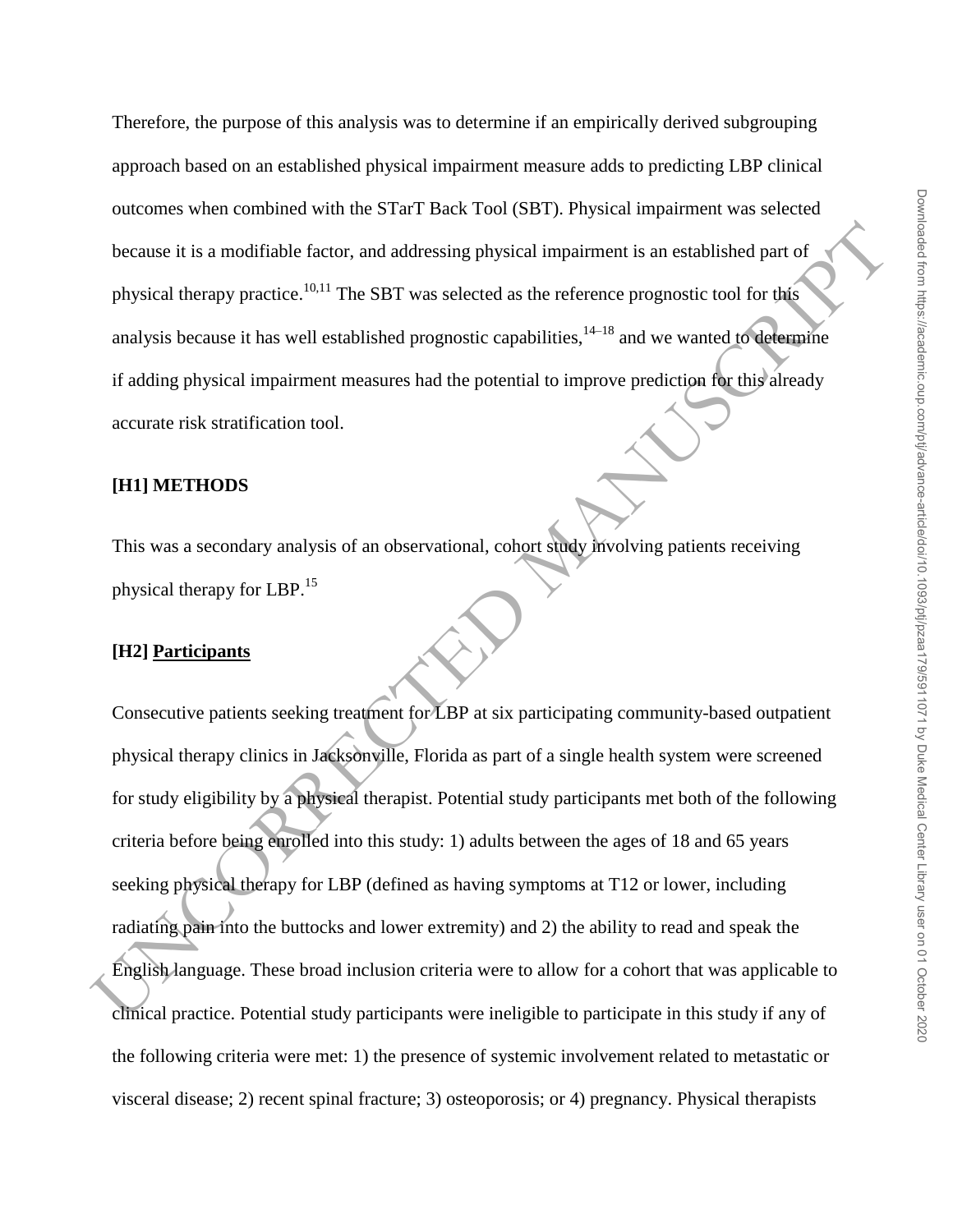provided all patients that met study eligibility criteria with a brief explanation of the study and a study advertisement with primary investigator contact information. Clinicians emphasized to patients that participating in this study would not dictate the treatment they received for their LBP and if they elected not to participate they would receive the same treatment. Informed consent was obtained in compliance with the University of Florida Institutional Review Board.

### **[H2] Demographic Measures**

Study participants completed a standardized self-report questionnaire consisting of items related to age, sex, race, ethnicity, education, household income, marital and employment status. Information involving LBP clinical characteristics (ie, prior surgery, symptom duration, symptom onset, symptom location, work-related LBP) was also obtained.

#### **[H2] Clinical Measures**

LAP and if they elected not to participate they would receive the same treatment. Informed<br>
consent was obtained in compliance with the University of Florida Institutional Review Board<br>
(IT2) Demographic Measures<br>
Study p *[H3]STarT Back Tool (SBT)*. The SBT is a 9-item screening measure used to identify subgroups of patients with LBP based on the presence of modifiable prognostic factors which may be useful in matching patients with targeted interventions.<sup>14</sup> SBT overall scores (ranging from 0 to 9) and SBT psychosocial subscale scores (ranging from 0 to 5) are determined by summing all positive responses. The SBT then categorizes patients as 'high-risk' (psychosocial subscale scores ≥4) in which high levels of psychosocial prognostic factors are present with or without physical factors present, 'medium-risk' (overall score >3; psychosocial subscale score <4) in which physical and psychosocial factors are present, but not a high level of psychosocial factors, or 'low-risk' (overall score 0-3) in which few prognostic factors are present.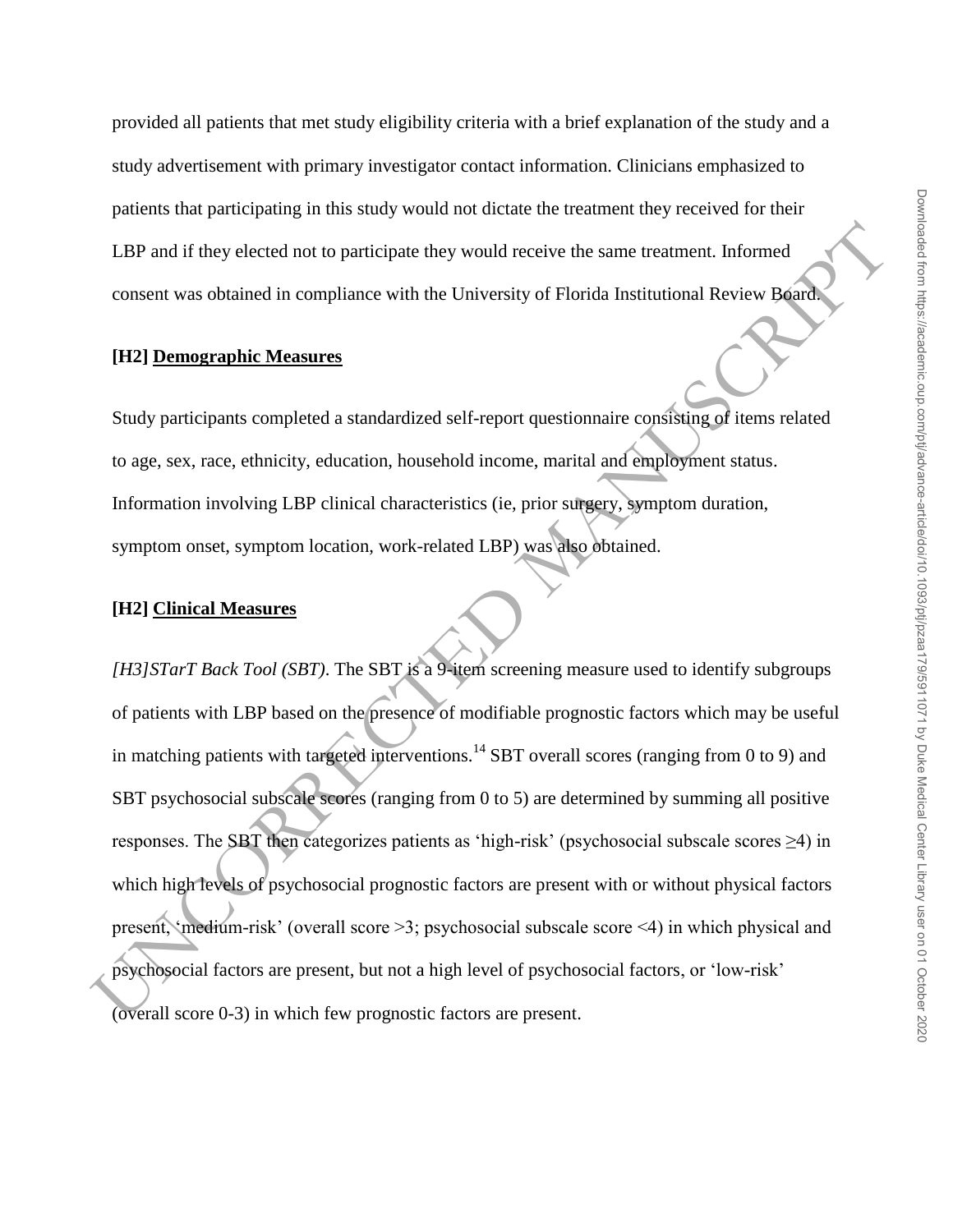components of the Physical Impairment Index (PII).<sup>19</sup> The PII has been validated in previous<br>studies investigating clinical outcomes,<sup>2021</sup> Active lumbar flexion, extension, lateral bending,<br>passive straight-leg-raise me *[H3]Physical Impairment Index (PII)*. Several physical examination tests (ie, active lumbar flexion, extension, lateral bending, passive straight-leg-raise, active bilateral straight-leg-raise, active sit-up, and spinal tenderness) were administered to quantify impairment due to LBP as components of the Physical Impairment Index  $(PII)$ .<sup>19</sup> The PII has been validated in previous studies investigating clinical outcomes.<sup>20,21</sup> Active lumbar flexion, extension, lateral bending, passive straight-leg-raise measures were reported in degrees of range of motion obtained using a handheld inclinometer.<sup>21</sup> For the purpose of this study, we only included PII tests (ie, active lumbar flexion, extension, lateral bending, and passive straight-leg-raise range of motion) that had consistent numerical scaling. Other PII tests (ie, active bilateral straight-leg-raise, active situp, and spinal tenderness) were not included in our cluster analysis because they were measured using a binary scale (ie, positive or negative).

# **[H2] Outcome Measures**

Outcome measures were administered at intake and four weeks later and described in more detail below.

*[H3]Numerical Pain Rating Scale (NPRS)*. Pain intensity was rated using a NPRS, ranging from "0" (no pain) to "10" (worst pain imaginable). Participants were asked to rate their current pain intensity, as well as their best and worst level of pain intensity over the past 24 hours. These three pain ratings were averaged and used as the NPRS variable in this study.<sup>22</sup> The NPRS has been found to have sound psychometric properties<sup>22–24</sup> with a minimal clinically important difference reported to be 2 points. $^{25}$ 

*[H3]Oswestry Disability Index (ODI)*. LBP-related disability was assessed with the ODI, which has 10 items that assesses how LBP affects common daily activities.<sup>20,26</sup> The ODI has a range of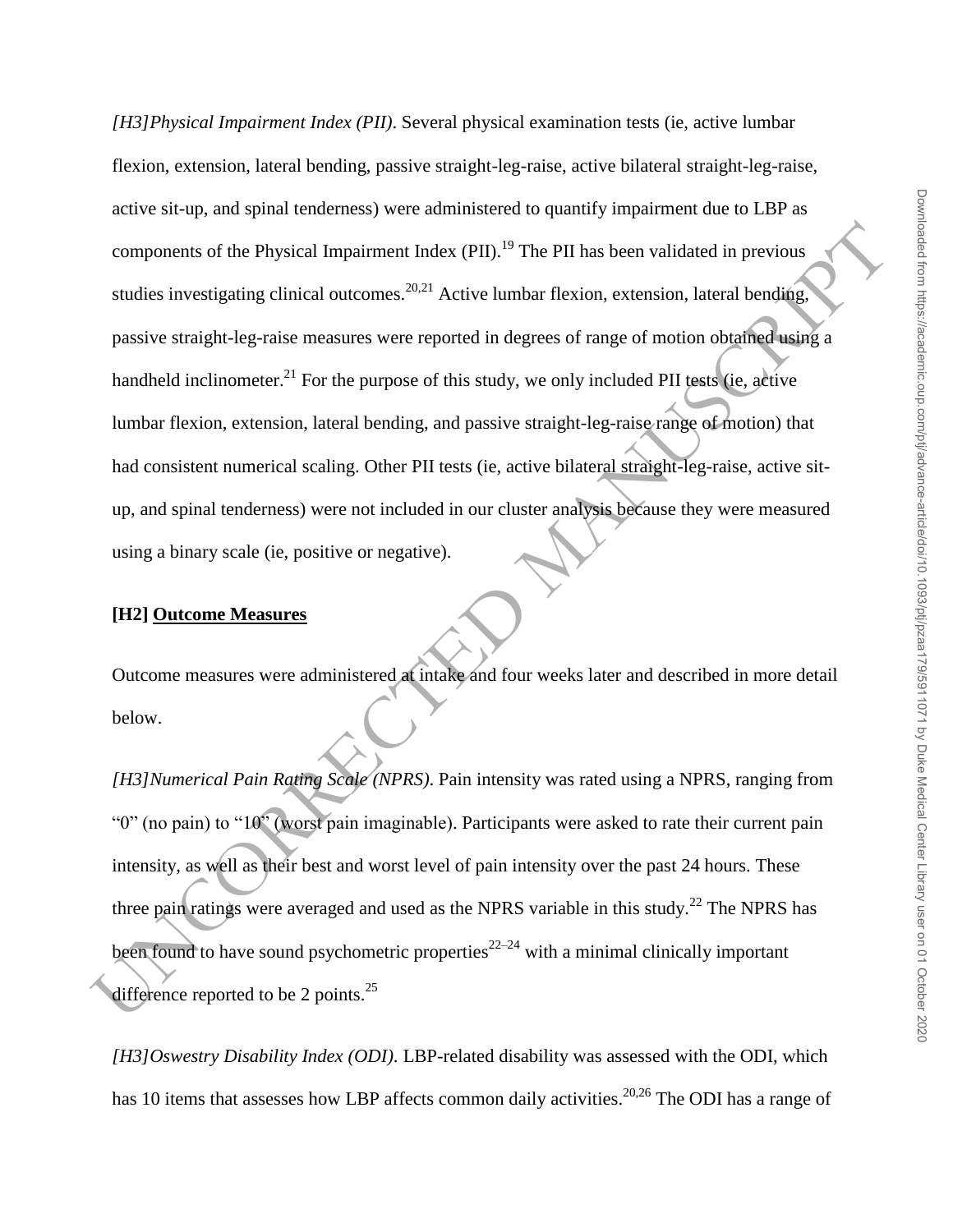0% "no disability due to LBP" to 100% "completely disabled due to LBP", with higher scores indicating higher disability from LBP. The ODI has been found to have sound psychometric properties<sup>20,27</sup> with a minimal clinically important difference reported to be 10 percentage points.<sup>28</sup>

## **[H2] Data Analysis**

All statistical analyses were performed using SPSS version 25.0 (SPSS Inc., Chicago, Illinois). Descriptive statistics were used to provide a summary of continuous (with means and standard deviations) and categorical (frequency counts and percentages) data. The data analysis was comprised of different approaches for 1) subgroup derivation, 2) cross-sectional subgroup validation, and 3) longitudinal subgroup validation. These are described in more detail below.

## **[H3]** *Subgroup Derivation*

Kent and colleagues<sup>29</sup> describe 'supervised' (using longitudinal clinical outcome data) and 'unsupervised' (using cross-sectional baseline data) analytical approaches for identifying patient subgroups. For subgroup derivation we used cluster analysis as an 'unsupervised' approach to identify latent relationships that would allow for subgroups to be derived for later validation.<sup>30,31</sup>

points.<sup>31</sup><br>
(H2) <u>Data Analysis</u><br>
All statistical analyses were performed using SPSS version 25.0 (SPSS Inc.. Chicago. Jlinois).<br>
Descriptive statistics were used to provide a summary of continuous (with means and standa PII measures (ie, active lumbar flexion, extension, lateral bending, and passive straight-leg-raise range of motion) were used in the cluster analysis without considering demographic characteristics, SBT risk, or intake outcome measure scores. PII measures were transformed to zscores to provide standardized scores for subsequent cluster analysis techniques as this approach would allow for generation of subgroups based on physical impairment measures only. Specifically, an exploratory hierarchical agglomerative cluster analysis was performed using Ward's clustering method with squared Euclidean distances as the similarity measure to create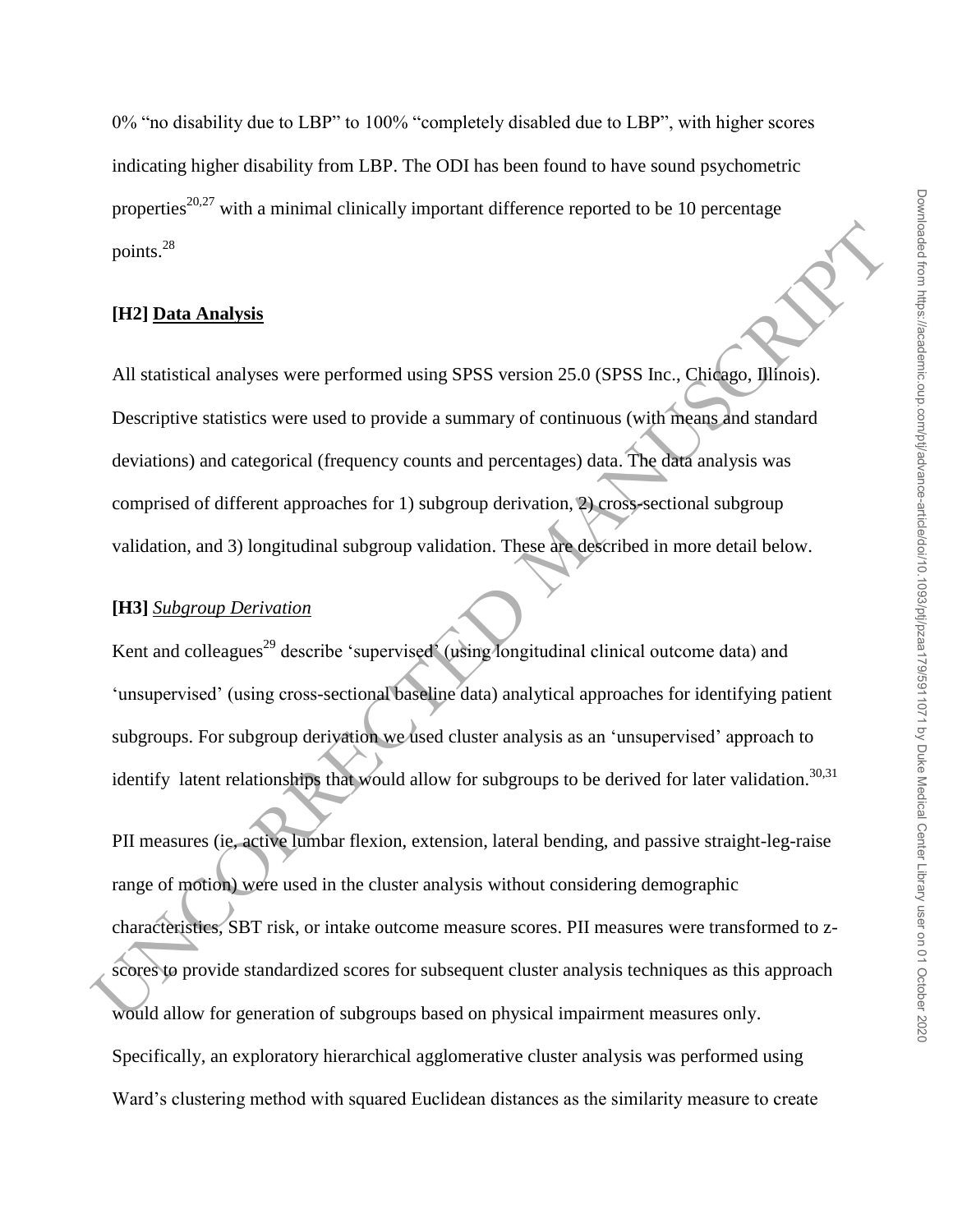homogeneous cluster profiles among physical impairment based measures. Agglomeration coefficient schedules were inspected and plotted using a dendrogram (supplementary figure) to establish the most optimal cluster solution based on the percent change between adjacent cluster solutions and scree plot characteristics (ie, elbow criterion).  $32-34$ 

#### **[H3]** *Cross-Sectional Subgroup Validity*

solutions and scree plot characteristics (ie, elbow criterion).<sup>22-24</sup><br>
1H31 Cross-Sectional Subgroup Validity<br>
The empirically derived subgroups were further evaluated by investigating differences in intake<br>
PII measures The empirically derived subgroups were further evaluated by investigating differences in intake PII measures. Discriminant function analysis (DFA) with cross-validated jackknifed classification was performed to determine how PII measures differentiated impairment based risk.<sup>35</sup> Eigenvalues from the DFA were reported as a measure of variance, indicating the degree of discrimination between impairment based risk subgroups with higher eigenvalues indicating greater discrimination. Canonical correlations were reported as a measure of the relationship between individual PII measures and the discriminant function. Jackknifed (ie, one case deleted at a time) classification evaluated accuracy in impairment based risk subgrouping.<sup>35</sup>

Then, independent samples t-testing and chi-square analysis were used to identify cluster group differences in intake demographic and clinical measure scores. Finally, relationships between cluster solutions and SBT risk status were assessed with Spearman's rho correlation coefficients.

# **[H3]** *Longitudinal Subgroup Validity*

Whether the newly derived physical impairment risk subgroups added to the SBT risk stratification was investigated by group by time interactions for 4-week clinical outcomes for pain intensity (NPRS ratings) and disability (ODI scores). These interactions were assessed with separate 3-way, mixed-model ANOVA with time (baseline and 4 weeks) as the within-subject factor and impairment based cluster and SBT risk group as the between-subject factors for the 2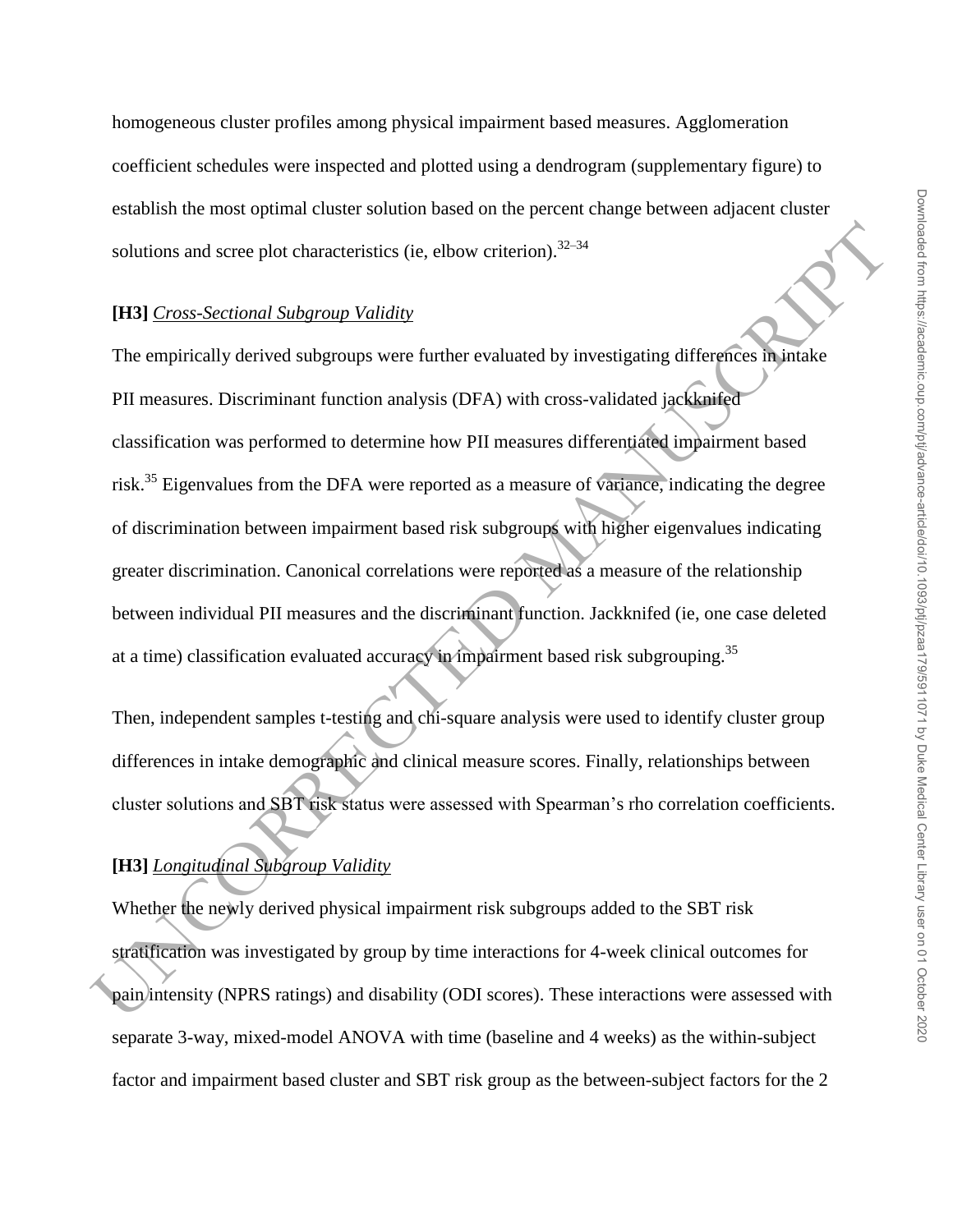clinical outcomes. Interactions ( $P < .05$ ) involving the physical impairment subgroups were decomposed using Bonferroni post hoc procedures.

### **[H2] Role of the Funding Source**

The funders played no role in the design, conduct, or reporting of this study.

## **[H1] RESULTS**

(T12) **Enle of the Funding Source**<br>The funders played no role in the design, conduct, or reporting of this study.<br>
THIJ RESULTIS<br>
During the study period, 275 patients were screened for eligibility criteria. Of these pati During the study period, 275 patients were screened for eligibility criteria. Of these patients, 123 were excluded from study participation, with the most common reason being that they were greater than 65 years of age  $(n = 47)$ . The remaining 152 patients provided informed consent and were enrolled into the study. Of these patients, 6 were not able to complete the study due to personal reasons and 2 were not included in this analysis because PII data was missing. Therefore, baseline data was obtained from 144 patients and 4-week follow-up data was obtained from 128 patients (88.9%). Descriptive characteristics of the study sample ( $n = 144$ ) and the resultant impairment based cluster solutions are provided in Table 1.

# **[H2] Subgroup Derivation** - Cluster Analysis

Inspection of all predictor z-scores indicated that absolute values did not exceed 4.0 (range = -3.3 to 3.6), suggesting the data did not contain extreme outliers.<sup>35</sup> Inspection of agglomeration coefficients from a hierarchical agglomerative cluster analysis of physical impairment based measures indicated the percentage of change was moderate (31.2%) between the 2- and 1-cluster solutions with relatively smaller changes in preceding steps (ie, 21.2% between the 3- and 2 cluster solutions), suggesting a 2-cluster solution is appropriate, which was further supported by visual inspection of plotted agglomeration coefficients.<sup>34,35</sup> Cluster 1 was labeled 'Low Risk Impairment' ( $n = 119, 81.5\%$ ) characterized by individuals who were associated with greater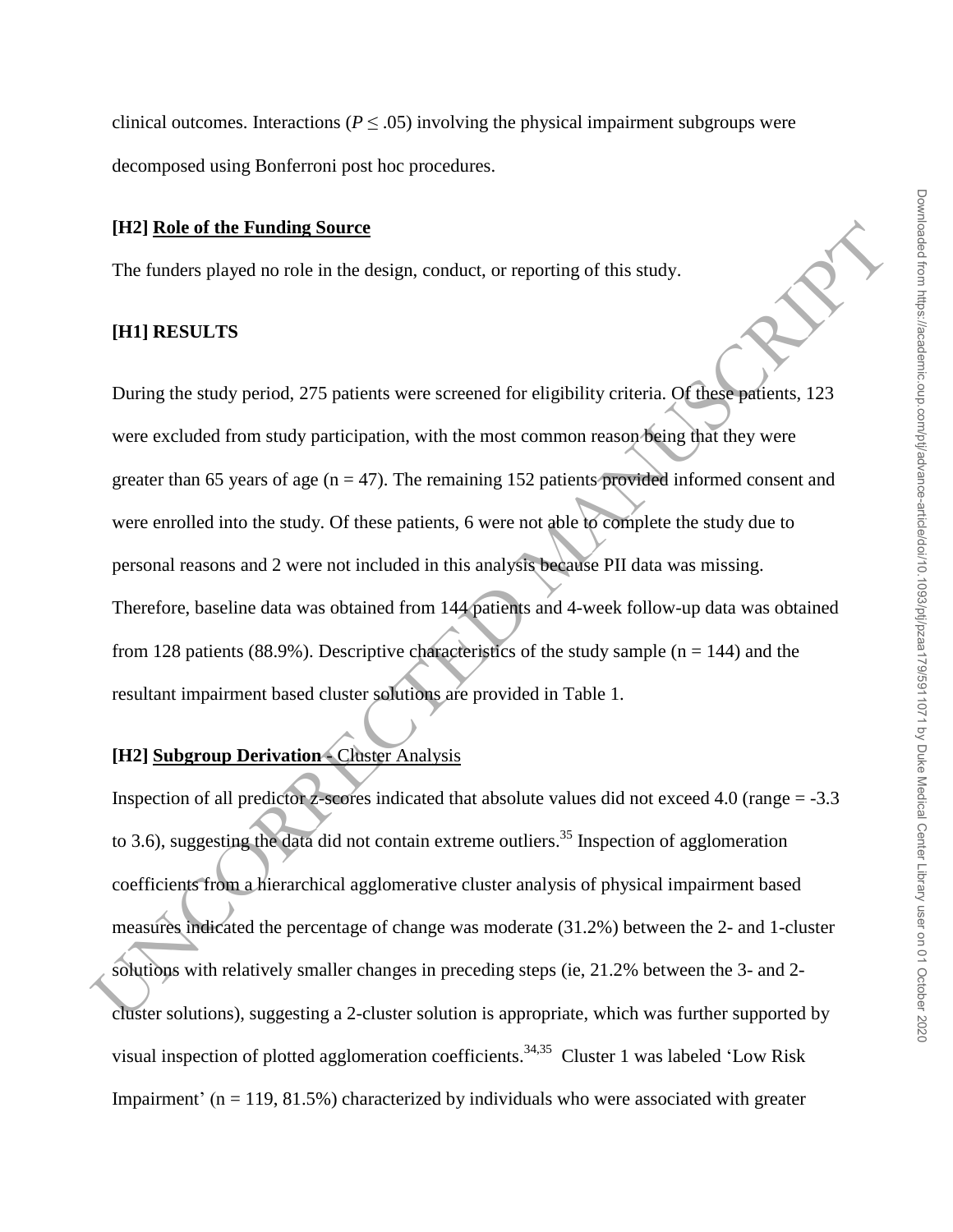lumbar mobility (ie, higher values for lumbar flexion, extension, lumbar side bending, and passive SLR) compared to cluster 2. Cluster 2 was labeled 'High Risk Impairment' ( $n = 25$ , 17.1%) characterized by individuals who were associated with less lumbar mobility compared to cluster 1 (Figure 1).

#### **[H2] Subgroup Derivation** - Discriminant Function Analysis

cluster 1 (Figure 1).<br> **(H2) Subgroup Derivation** - Discriminant Function Analysis<br>
DFA run with simultaneous entry method with four impairment-based predictors, (tumbar<br>
flexion: Wilks'  $\lambda = .70$ ,  $P < .001$ ; lumbar extensi DFA run with simultaneous entry method with four impairment-based predictors (lumbar flexion: Wilks'  $\lambda = .70$ , P < .001; lumbar extension: Wilks'  $\lambda = .89$ , P < .001; lumbar lateral flexion: Wilks'  $\lambda = .79$ , P < .001; passive SLR: Wilks'  $\lambda = .67$ , P < .001) suggested that each predictor contributed uniquely to impairment-based risk and resulted in one discriminant function which is indicative of two impairment-based risk subgroups. The overall test of the discriminant function was significant ( $\chi^2$  (4) = 107.6, Wilks'  $\lambda$  = .46, P < .001) indicating that predictor values were able to discriminate amongst the two impairment-based risk subgroups and accounted for 53.6% (canonical  $R = .73$ ) of the total relationship between predictors and impairment-based risk subgroups. Correlations between PII measures and generated discriminant functions are provided in Table 2. Passive SLR ROM demonstrated the strongest positive relationship with the discriminant function, whereas lumbar flexion and lateral flexion demonstrated moderate positive relationships and lumbar extension demonstrated the weakest positive relationship. The overall accuracy for classification using the discriminant function was 95.1% using the cross-validated jackknifing technique. The percentages classified correctly were 99.2% for low risk impairment and 76.0% for high-risk impairment.

## **[H2] Cross-Sectional Subgroup Validation**

There were no cluster differences for age, gender, race, current employment, or work-related LBP. As expected, differences in physical impairment based measures between clusters were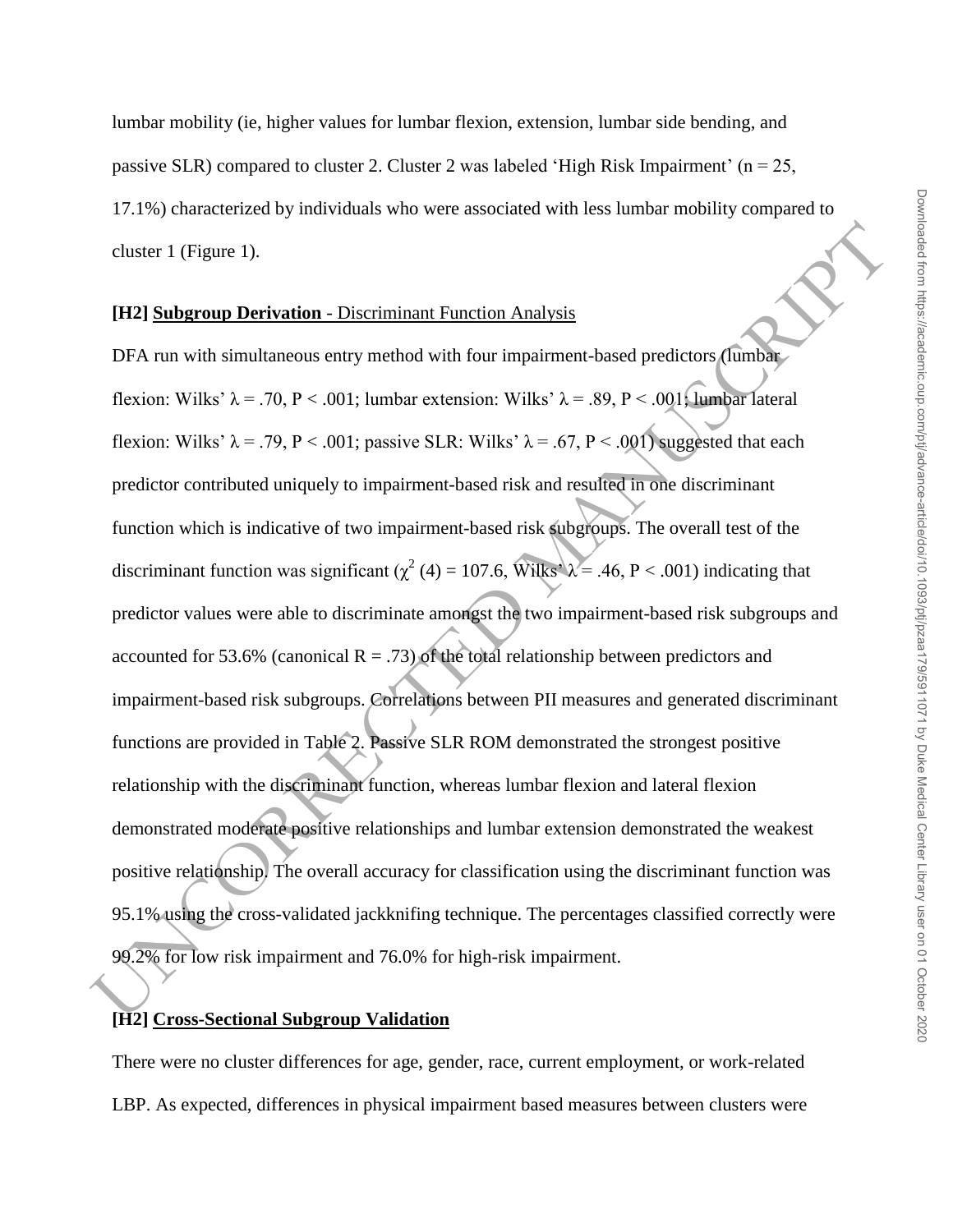duration, onset, or location. However, the "High Risk Impairment' subgroup was associated with<br>greater NPRS (1.5 points, 95% CT = 0.6–2.3) and greater ODI (15.3 points, 95% CT = 8.5–22.<br>seconds at intake compared to the " detected (Tab.1). Additionally, the 'High Risk Impairment' subgroup had proportionally more individuals who had prior surgery (40.0%) compared to the 'Low Risk Impairment' subgroup  $(12.7%) (\chi^2(1) = 10.65, P = .001)$ . There were no differences between clusters for symptom duration, onset, or location. However, the 'High Risk Impairment' subgroup was associated with greater NPRS (1.5 points, 95% CI =  $0.6-2.3$ ) and greater ODI (15.3 points, 95% CI =  $8.5-22.1$ ) scores at intake compared to the 'Low Risk Impairment' subgroup (*P* < .001). The 'High Risk Impairment' subgroup also had proportionally more individuals who had positive results for active bilateral SLR, sit-up, and spinal tenderness testing compared to the 'Low Risk Impairment' subgroup ( $P < .001$ ). The distribution of cluster profiles by SBT risk categorization is provided in Figure 2A and 2B. A weak, positive relationship was observed between cluster profiles and SBT risk categorization at intake  $(r_s = .170, P = .043)$ .

## **[H2] Longitudinal Subgroup Validation**

There was no 3-way interaction effect observed for NPRS scores at 4 weeks ( $F_{2,119} = 2.91$ ,  $P =$ .058, partial eta-squared = .047), however a 2-way SBT group-by-time interaction effect was observed  $(F_{2,119} = 3.61, P = .030$ , partial eta-squared = .057). There was a 3-way cluster profileby-SBT group-by-time interaction effect observed for ODI scores at 4 weeks ( $F_{2,119} = 3.47$ ,  $P =$ .034, partial eta-squared = .055). Specifically, changes in ODI scores after 4 weeks varied across SBT risk categories and this variation differed across impairment clusters (Fig. 3A and 3B).

# **[H1] DISCUSSION**

The purpose of this analysis was to determine if an empirically derived subgrouping approach based on a validated physical impairment measure has potential to add to the prediction of LBP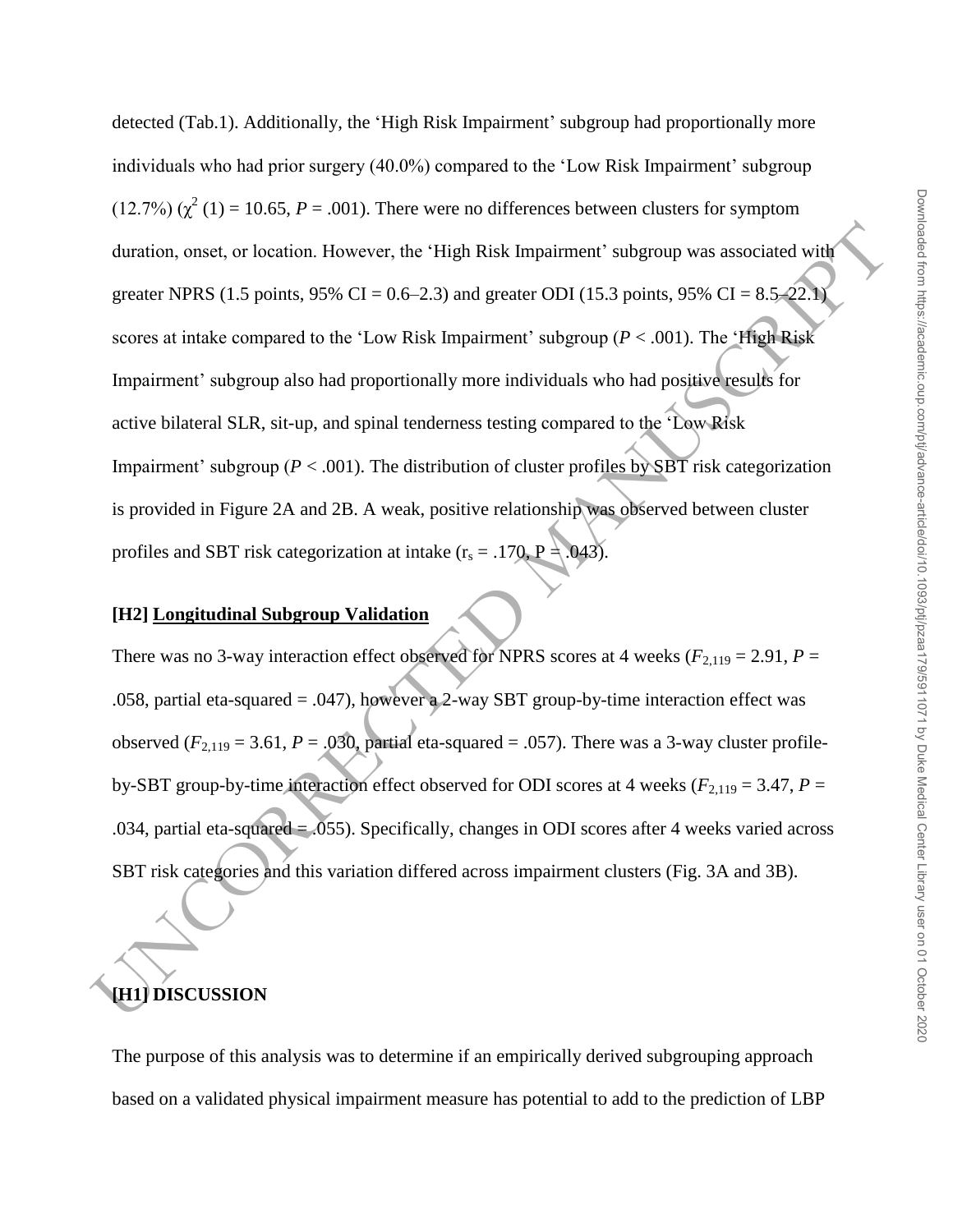observed between High and Law Risk Impairment groups for measures not included in the<br>cluster analysis including the NPRS, ODI, bilateral straight leg raise, active sit up, and spinal<br>readerness. DFA indicated passive SLR clinical outcomes when combined with the SBT. Our results suggested that two impairmentbased subgroups ('Low Risk Impairment' and 'High Risk Impairment') emerged with different profiles in lumbar region range of motion (Fig. 1). Additionally, baseline differences were observed between High and Low Risk Impairment groups for measures not included in the cluster analysis including the NPRS, ODI, bilateral straight leg raise, active sit up, and spinal tenderness. DFA indicated passive SLR, lumbar flexion and lateral flexion range of motion were the strongest contributors to subgroup membership. Collectively these findings support the discriminant validity of impairment-based subgroups. Additional support for impairment-based subgroups came from low redundancy with the SBT risk categories (ie, divergent validity) and an interaction with SBT risk categories for 4 week disability outcomes. These findings provide proof of concept for incorporating impairment-based subgroups with SBT risk status to improve predictive capabilities for LBP disability outcomes, however further testing in larger samples is needed.

Current subgrouping paradigms have been suggested to improve efficiency and effectiveness of allocating treatment for LBP management.<sup>36–38</sup> In general, current subgrouping approaches can be described as those that aim to: 1) risk stratify treatment based largely on psychosocial prognostic factors<sup>14,39,40</sup> and 2) allocate treatment based on response to a specific intervention approach. $41-45$  Our preliminary suggestions for incorporating impairment-based measures into an established risk stratification tool is consistent with previous recommendations for the need to consider modified screening strategies in secondary care settings and recent "state of art" suggestions.<sup>46–49</sup> Specifically, Hodges,<sup>49</sup> recently proposed a "hybrid approach to treatment tailoring for low back pain" consisting of initial risk stratification (prognosis based approach) and the need for additional clinical information that enhances treatment selection.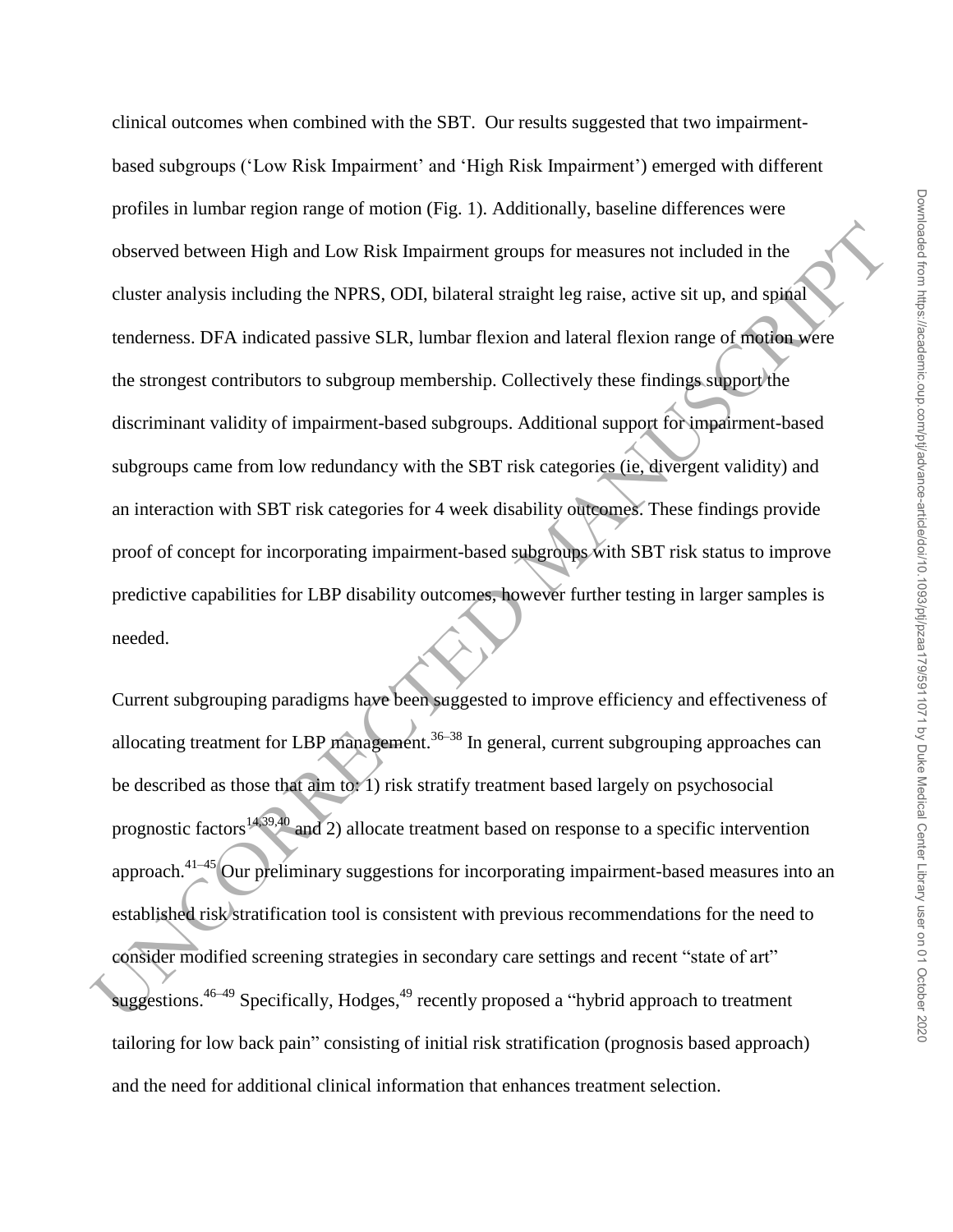The current analysis was not powered to detect the clinical impact of impairment based subgroups when combined with SBT risk status specifically by interpreting ANOVA based statistical interaction effects. However, we speculate that identifying impairment-based risk eventually has the potential to inform clinical decision making for the SBT medium risk category. Based on our findings, over half (52.0%) of the high-risk impairment subgroup were categorized as SBT medium risk (ie, greatest SBT risk contributor). Knowing the impairment risk subgroup status for patients who are SBT medium risk has potential to provide more treatment directed information compared to the SBT risk alone. For example, there may be some patients classified as SBT medium risk that could benefit from an intensive impairment focused approach given the concomitant classification as high-risk impairment.

eventually has the potential to inform chinical decision making for the SBT medium risk<br>category. Based on our findings, over half (52.0%) of the high-risk impairment subgroup were<br>categorized as SBT medium risk (ie, grea There are also implications of knowing the physical impairment risk status for SBT low and high-risk groups. Based on our findings, 16.0% of the high-risk impairment subgroup were categorized as SBT low risk which may provide important clinical decision making information. For example, overall patients who are SBT low risk are commonly associated with a favorable prognosis,14,15 however we speculate that those also identified as high risk based on physical impairment may actually have a less favorable trajectory. In addition, 23.5% of the low risk impairment subgroup were categorized as SBT high risk and subsequently could be associated with a more favorable trajectory compared to other patients who are SBT high risk. Approximately 40% of participants had a low/high risk mismatch between physical impairment and SBT classification, which is not an unexpected finding given differences in the measures used to derive the subgroups. Given the current state of evidence, SBT classification should be considered a "primary" risk determinant. This analysis suggests there is an opportunity to refine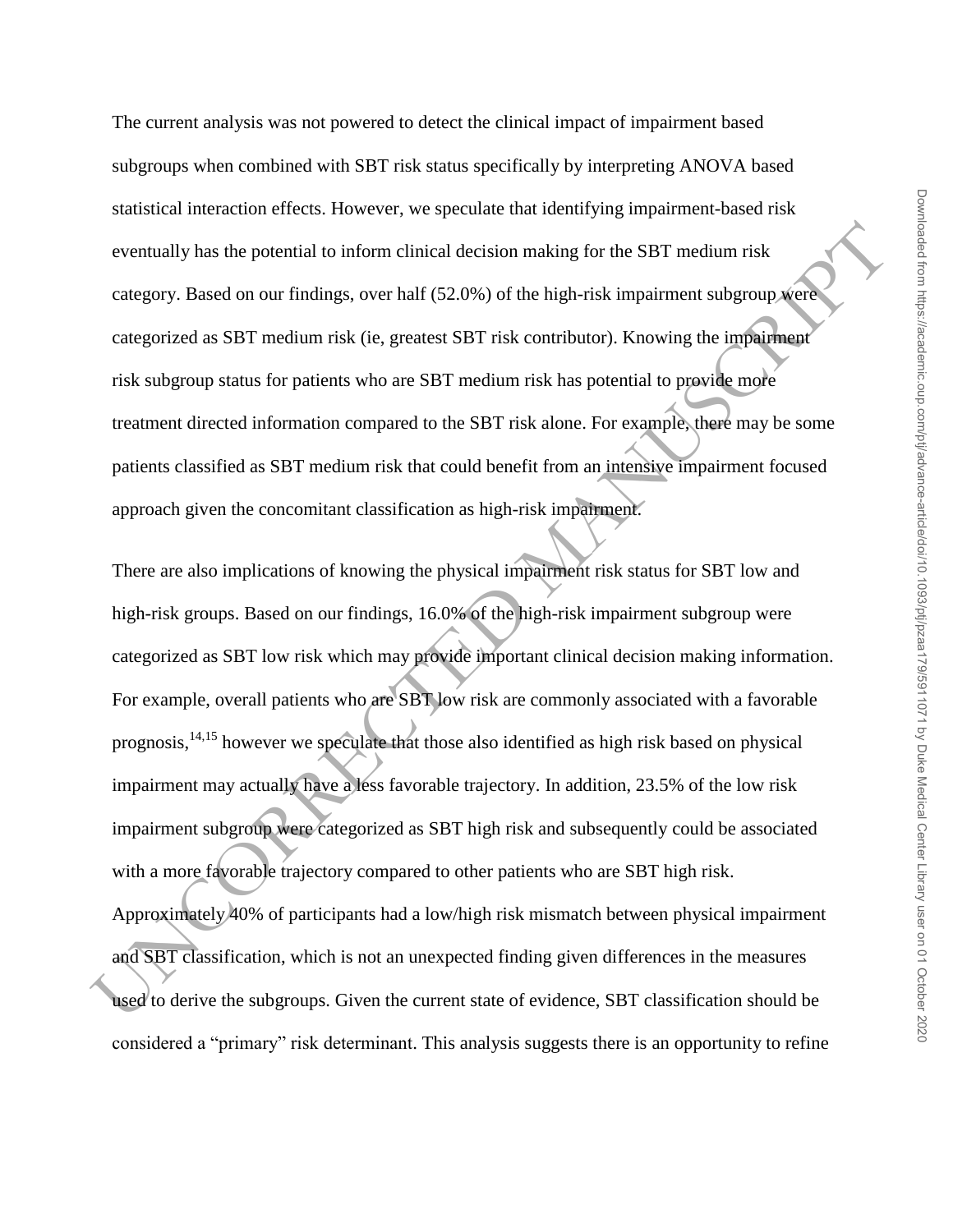SBT classification by considering physical impairment status but additional research is necessary.

Although beyond the scope of this study, we can speculate about how matched treatment could<br>be provided based on our findings (Tab. 3). As previously recommended<sup>526</sup> APTA Clinical<br>Practice Guidelines for LBP<sup>03</sup> provide Although beyond the scope of this study, we can speculate about how matched treatment could be provided based on our findings (Tab. 3). As previously recommended,  $9,50$  APTA Clinical Practice Guidelines for LBP<sup>10</sup> provide a resource to guide traditional impairment based treatment decision making, however do not provide clear recommendations for distinguishing treatment approaches across SBT risk groups. Therefore, from a treatment perspective, there is potential for impairment based subgrouping to further inform SBT risk categories, especially for those at medium risk. For example, patients who are SBT medium risk and also categorized as high risk impairment may require increased dosage and intensity of guideline recommended impairment based interventions that are tailored to match a potentially greater quantity and magnitude of physical impairment findings.

There is also potential for impairment based subgrouping to inform SBT low and high risk treatment planning. Although we found most patients who were SBT low risk were also categorized as low risk impairment, a small percentage have potential to match a high risk impairment profile and may require a short trial of individualized guideline recommended impairment focused intervention prior to transitioning to emphasis on self-management. Impairment risk subgroups also could inform the delivery of psychologically informed physical therapist interventions for patients who are SBT high risk. For example, high risk on the SBT and high risk based on physical impairment findings may require intensive impairment based treatment approach as part of their treatment encounter (Tab. 3). Alternatively, the approximately 78% of patients who are SBT high risk who were identified as low risk based on physical impairment findings may benefit from a treatment approach with an exclusive emphasis on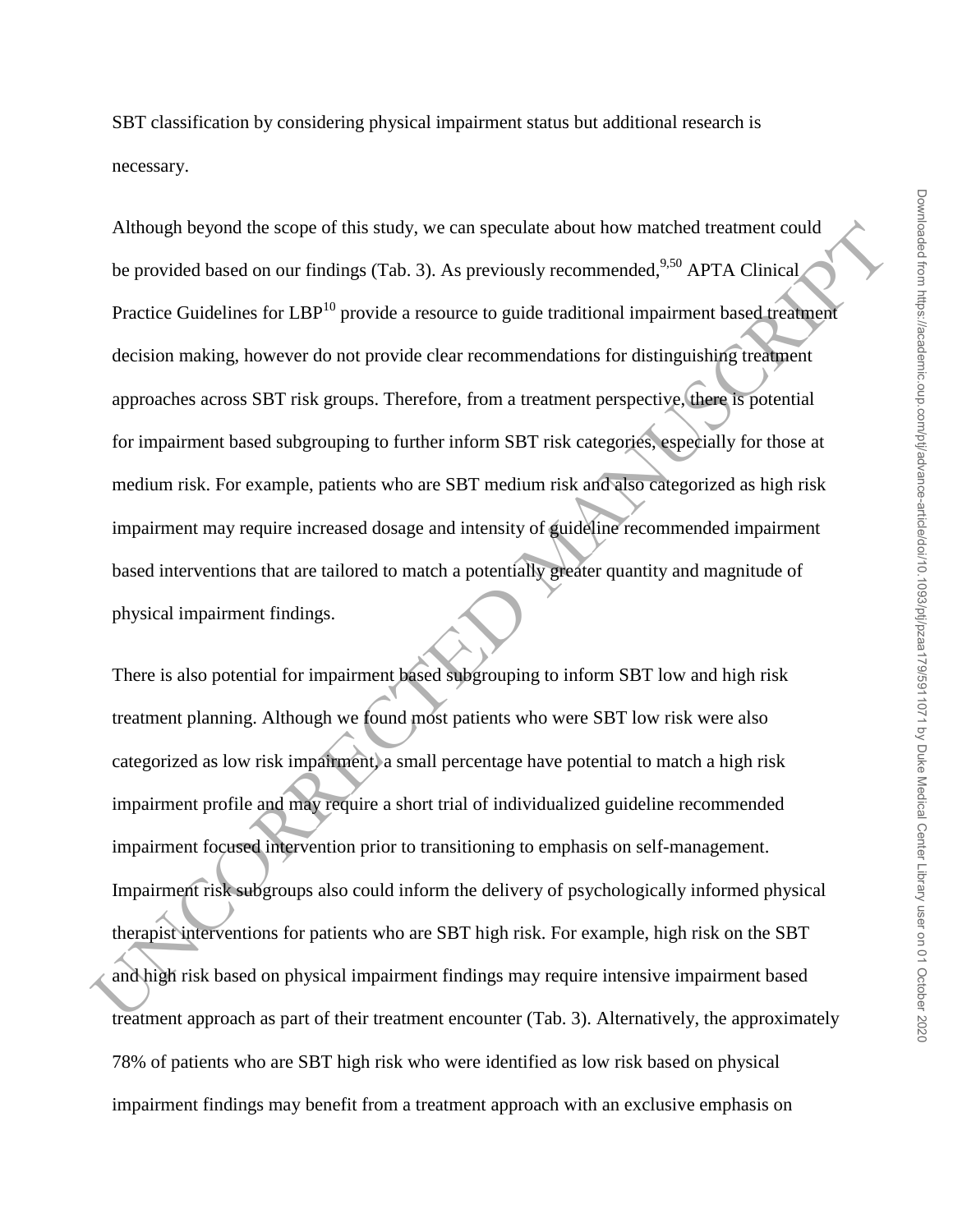psychological based interventions and may be more amenable to telehealth approaches as there is a lower need for clinic based impairment focused treatment.<sup>51</sup>

The approach described in this manuscript is consistent with the initial stage of a novel statistical<br>clustering approach involving two sequential stages described by Kent and colleagues.<sup>26</sup> In the<br>approach, the first st The approach described in this manuscript is consistent with the initial stage of a novel statistical clustering approach involving two sequential stages described by Kent and colleagues.<sup>29</sup> In that approach, the first stage involves clustering from within each single domain (eg, physical impairment) and followed by subsequent clustering using patterns from other domains (eg, pain, activity limitation, psychological) to identify subgroups across multiple health domains. Therefore, future studies will further inform this line of research by including similar sequential stage clustering methodology. Additional future research is needed to determine the impact of combining SBT risk and physical impairment information into complex treatment decisionmaking and if this approach is associated with improved clinical outcomes. This line of research is consistent with previous recommendations for a more flexible, multidimensional, and clinically reasoned approach to profiling patient complexity to inform individualized, patientcentered care.<sup>13</sup> By incorporating two modifiable risk factors a combined impairment and psychosocial subgroup has the potential to help further guide treatment selection and is aligned with an integrated PIP approach. Keefe and colleagues<sup>52</sup> have previously acknowledged the importance of considering physical impairment as a component to an integrated PIP approach and further validation of subgroups comprised of impairment based and psychosocial risk status would be informative to future clinical practice.

# **[H2]** Limitations

There were several limitations to this study. A primary limitation of this study is that we only had 4 week outcome data. Second, response bias may have influenced our findings as several self-report measures (ie, SBT, NPRS, and ODI) were administered in this study. Third,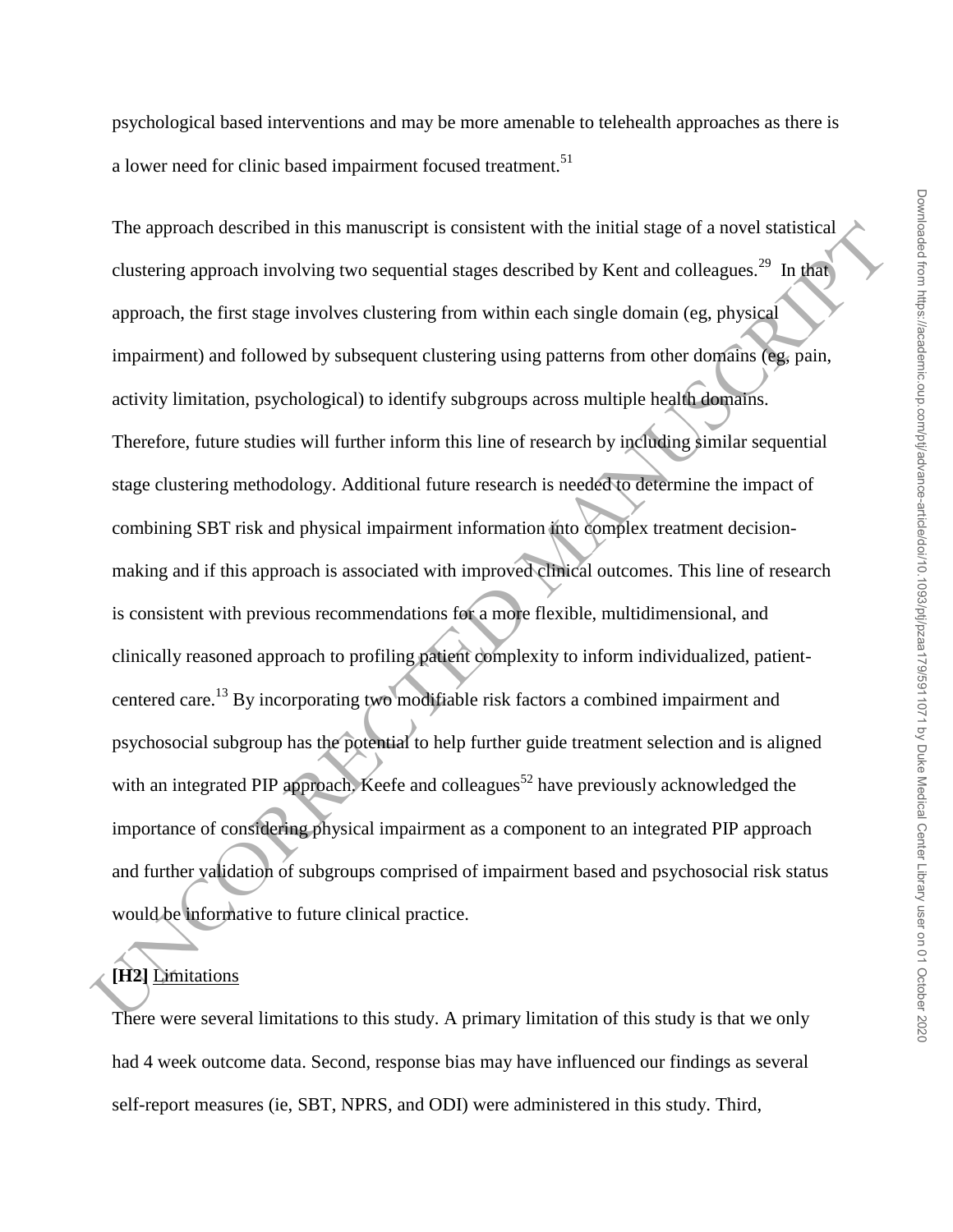determining the optimal number of cluster solutions from cluster analysis was based on 'unsupervised', data-driven statistical analyses.<sup>29,53</sup> A potential disadvantage to this approach is that our impairment-based subgroups may not replicate in other samples. Therefore, future studies to validate our prognostic findings and test subgroups against different treatment approaches are recommended. Fourth, we acknowledge this current study was not adequately powered to assess for two or three-way statistical interaction effects, therefore future studies consisting of a larger sample size are required to detect the clinical impact of empirical impairment based clusters when combined with SBT risk groups.

studies to validate our prognostic findings and test subgroups against different treatment<br>approaches are recommended. Fourth, we acknowledge this current study was not adequately<br>provaced to assess for two or three-way st Other limitations to consider when interpreting these study findings include that physical impairment clusters were generated using only range-of-motion measures that do not account for other clinically relevant impairment based tests and measures (eg, passive joint mobility, neurological signs). We observed proportionally more individuals with positive results for active bilateral SLR, sit-up, and spinal tenderness testing (variables not included in cluster analysis) in the high risk impairment subgroup. Not including these and other impairment based variables in the cluster analysis may provide a potential explanation for the large difference in correct classification rates between high (76.0%) and low (99.2%) risk impairment subgroups. Accordingly, the measures we used were only able to account for 53.6% of the total variance for differentiating high and low risk physical impairment group membership. This limited variance could limit the ability to generate reliable classification approaches in external samples.

# **[H1] CONCLUSIONS**

Empirically derived physical impairment subgroups differed on key clinical measures and were not redundant with psychosocial risk category. Furthermore, these subgroups have the potential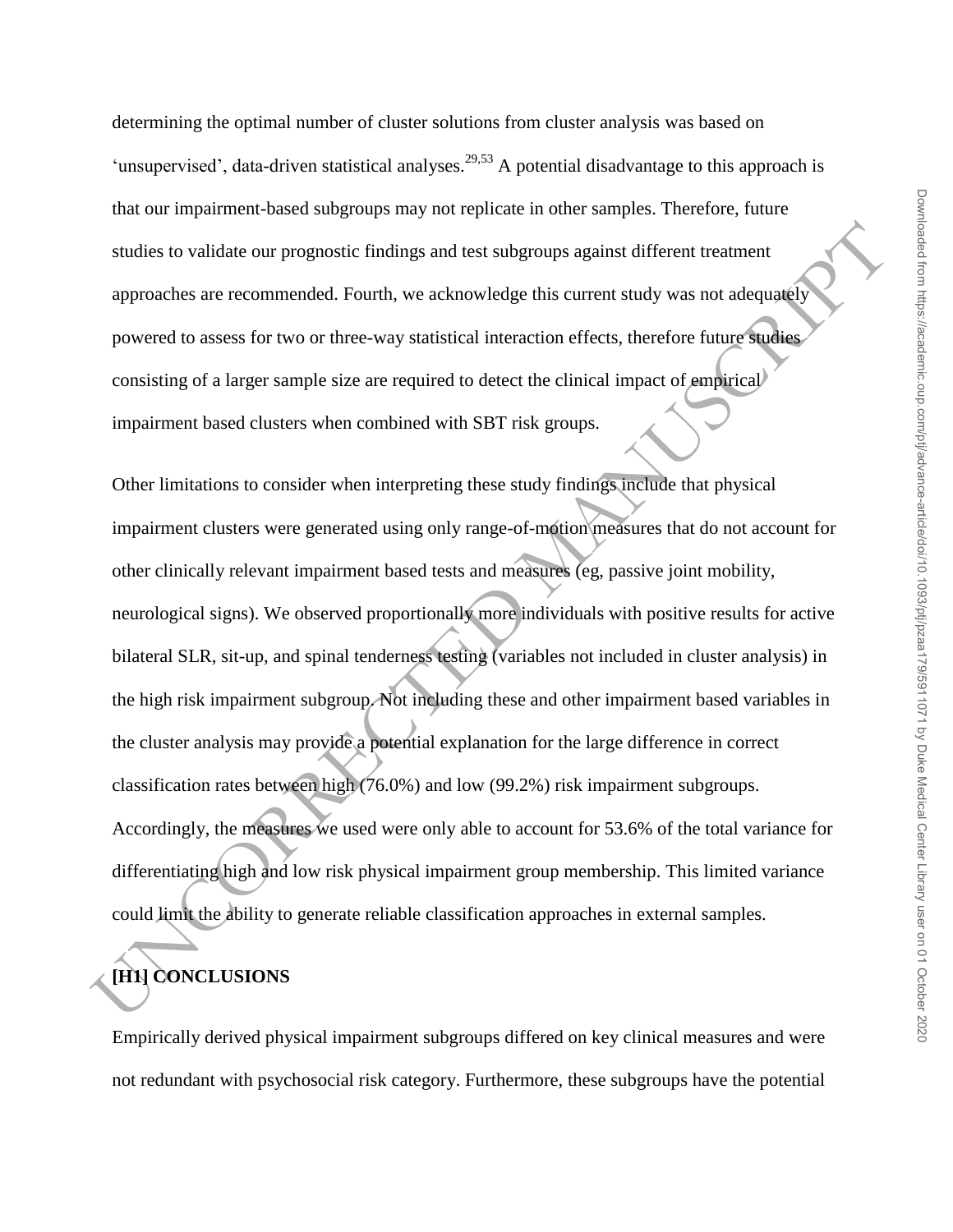to improve prediction of 4-week LBP disability outcomes, but not for pain intensity outcomes.

These findings provide direction for how physical impairment and psychosocial risk can be

incorporated into LBP assessment.

#### **Author Contributions**

Concept / idea / research design: J.M. Beneciuk, S.Z. George

Writing: J.M. Beneciuk, S.Z. George

Data collection: J.M. Beneciuk

Data analysis: J.M. Beneciuk

Project management: J.M. Beneciuk

Fund procurement: J.M. Beneciuk, S.Z. George

Providing participants: J.M. Beneciuk

Providing facilities / equipment: J.M. Beneciuk

Providing institutional liaisons: J.M. Beneciuk

Consultation (including review of manuscript before submitting): S.Z. George

## **Ethics Approval**

Informed consent was obtained in compliance with the University of Florida Institutional Review Board.

## **Funding**

Author Contributions<br>
Concept / idea / research design: J.M. Beneciuk, S.Z. George<br>
Writing: J.M. Beneciuk<br>
Data collection: J.M. Beneciuk<br>
Project management: J.M. Beneciuk<br>
Project management: J.M. Beneciuk<br>
Providing pa The cohort study was funded by a 2009 award from the Brooks Health System to the University of Florida Foundation (S.Z.G. and J.M.B.). J.M.B. was supported by a National Institutes of Health T32 Neuromuscular Plasticity Research Training Fellowship grant (T32 HD043730).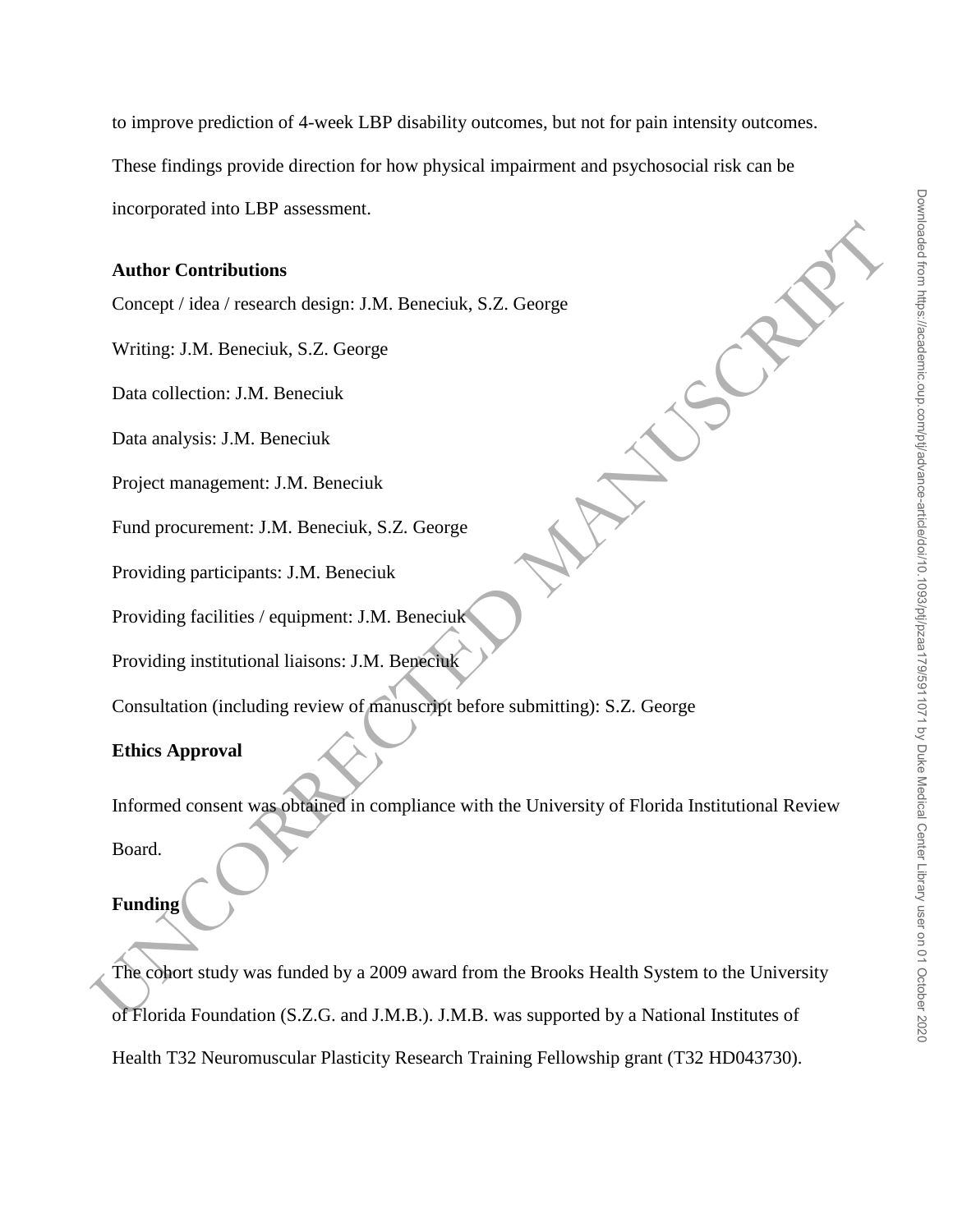# **Disclosures**

The authors completed the ICMJE Form for Disclosure of Potential Conflicts of Interest and

reported no conflicts of interest.

## **REFERENCES**

- 1. U.S. Department of Health and Human Services. National Pain Strategy: A Comprehensive Population Health Strategy for Pain. Published 2016. Accessed January 20, 2020. https://iprcc.nih.gov/National\_Pain\_Strategy/NPS\_Main.htm. Accessed September 16, 2020.
- 2. Interagency Pain Research Coordinating Committee: Federal Pain Research Strategy. 2018;2018(July 11). https://iprcc.nih.gov/Federal-Pain-Research-Strategy/Overview. Accessed September 16, 2020.
- REFERENCES<br>
1. U.S. Department of Health and Human Services. National Pain Strategy: A Comprehensive<br>
1. U.S. Department of Health and Human Services. National Pain Strategy: A Comprehensive<br>
1. U.S. Department of Health 3. U.S. Department of Health and Human Services. Pain Management Best Practices Inter-Agency Task Force Report: Updates, Gaps, Inconsistencies, and Recommendations. Published May 2019. Accessed January 4, 2020. https://www.hhs.gov/ash/advisory-committees/pain/reports/index.html. Accessed September 16, 2020.
	- 4. Deyo RA, Dworkin SF, Amtmann D, et al. Report of the NIH Task Force on research standards for chronic low back pain. *J Pain*. 2014;15:569-585.
	- 5. Chou R, Deyo R, Friedly J, et al. *Noninvasive Treatments for Low Back Pain. Comparative Effectiveness Review*. (Prepared by the Pacific Northwest Evidence-based Practice Center under Contract No. 290-2012-00014-I.) AHRQ Publication No. 16-EHC004- EF. Agency for Healthcare Research and Quality; 2016. www. effectivehealthcare.ahrq.gov/reports/final.cfm.
	- 6. National Academies of Sciences, Engineering, and Medicine. *The Role of Nonpharmacological Approaches to Pain Management: Proceedings of a Workshop.* National Academies of Sciences, Engineering, and Medicine; 2019. Accessed October 12, 2019. https://doi.org/10.17226/25406
	- 7. Hill JC, Whitehurst DG, Lewis M, et al. Comparison of stratified primary care management for low back pain with current best practice (STarT Back): a randomised controlled trial. *Lancet (London, England)*. 2011;378:1560-1571.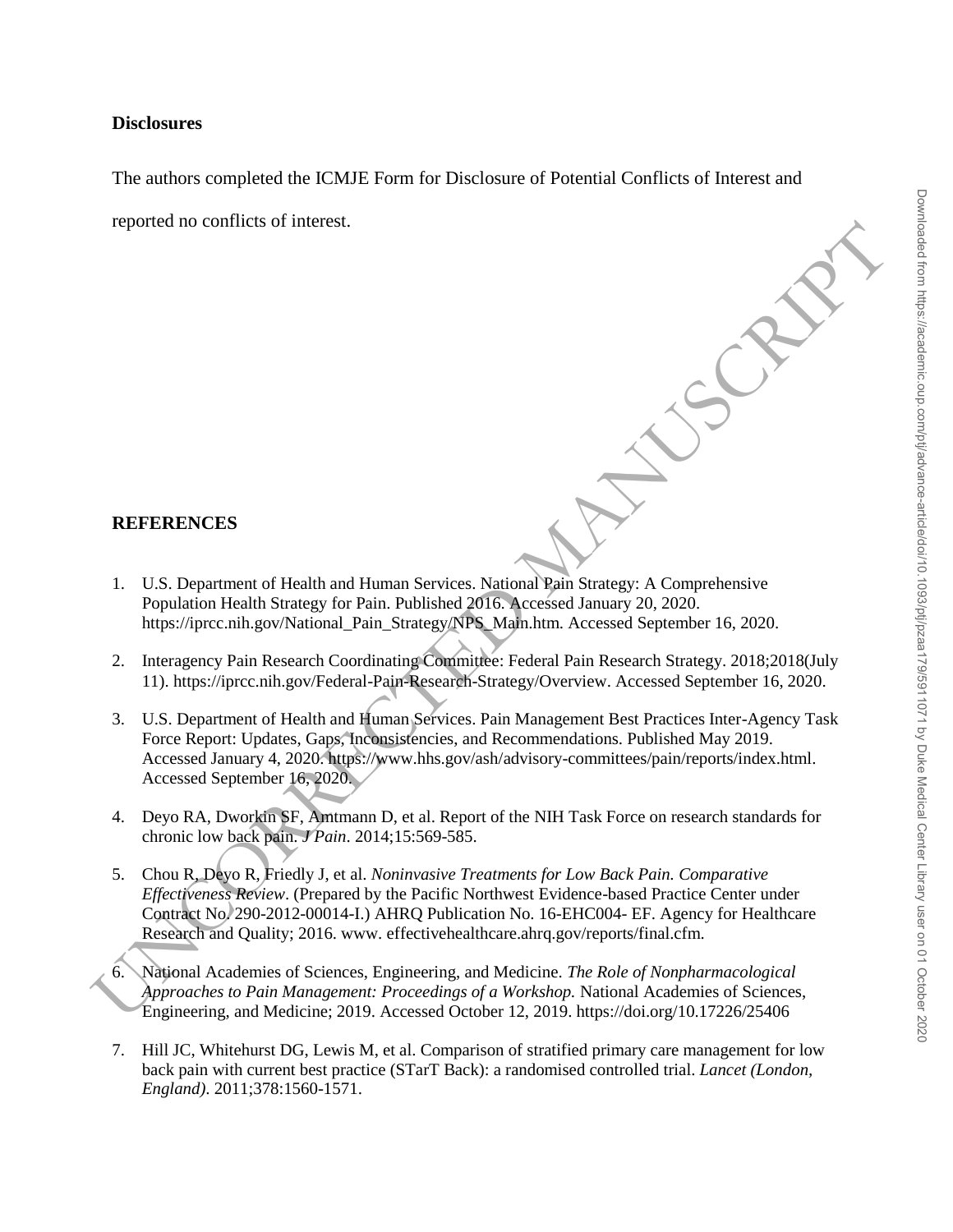- 8. Foster NE, Mullis R, Hill JC, et al. Effect of stratified care for low back pain in family practice (IMPaCT Back): a prospective population-based sequential comparison. *Ann Fam Med*. 2014;12:102- 111.
- 9. Beneciuk JM, George SZ. Pragmatic Implementation of a Stratified Primary Care Model for Low Back Pain Management in Outpatient Physical Therapy Settings: Two-Phase, Sequential Preliminary Study. *Phys Ther*. 2015;95:1120-1134.
- 10. Delitto A, George SZ, Van Dillen L, et al. Low back pain. *J Orthop Sports Phys Ther*. 2012;42:A1- 57.
- 11. Blanpied PR, Gross AR, Elliott JM, et al. Neck Pain: Revision 2017. *J Orthop Sports Phys Ther*. 2017;47:A1-A83.
- Board Fan Somation and Constant and Optical Research (Figure 2013). The South Particular Share State Research (Figure 2013-22). The South State Research Manuscript (Figure 2013-22). The Distribution of Research Manuscript 12. Yadollahpour N, Zahednejad S, Yazdi M, Esfandiarpour F. Clustering of patients with chronic low back pain in terms of physical and psychological factors: A cross-sectional study based on the STarT Back Screening Tool. *Journal of Back and Musculoskeletal Rehabilitation*. Published online November 29, 2019:1-7. doi:10.3233/BMR-181484
	- 13. Rabey M, Smith A, Kent P, Beales D, Slater H, O'Sullivan P. Chronic low back pain is highly individualised: patterns of classification across three unidimensional subgrouping analyses. *Scand J Pain*. Published online June 29, 2019. doi:10.1515/sjpain-2019-0073
	- 14. Hill JC, Dunn KM, Lewis M, et al. A primary care back pain screening tool: identifying patient subgroups for initial treatment. *Arthritis Rheum*. 2008;59(5):632-641. doi:10.1002/art.23563
	- 15. Beneciuk JM, Bishop MD, Fritz JM, et al. The STarT back screening tool and individual psychological measures: evaluation of prognostic capabilities for low back pain clinical outcomes in outpatient physical therapy settings. *Phys Ther*. 2013;93:321-333.
	- 16. Suri P, Delaney K, Rundell SD, Cherkin DC. Predictive Validity of the STarT Back Tool for Risk of Persistent Disabling Back Pain in a U.S Primary Care Setting. *Archives of physical medicine and rehabilitation*. Published online April 3, 2018. doi:10.1016/j.apmr.2018.02.016
	- 17. Medeiros FC, Costa LOP, Added MAN, Salomao EC, Costa L. Longitudinal Monitoring of Patients With Chronic Low Back Pain During Physical Therapy Treatment Using the STarT Back Screening Tool. *The Journal of orthopaedic and sports physical therapy*. 2017;47:314-323.
	- 18. Katzan IL, Thompson NR, George SZ, Passek S, Frost F, Stilphen M. The use of STarT back screening tool to predict functional disability outcomes in patients receiving physical therapy for low back pain. *Spine J*. 2019;19:645-654.
	- 19. Waddell G, Somerville D, Henderson I, Newton M. Objective clinical evaluation of physical impairment in chronic low back pain. *Spine (Phila Pa 1976)*. 1992;17:617-628.
	- 20. Fritz JM, Irrgang JJ. A comparison of a modified Oswestry Low Back Pain Disability Questionnaire and the Quebec Back Pain Disability Scale. *Phys Ther*. 2001;81:776-788.
	- 21. Fritz JM, Piva SR. Physical impairment index: reliability, validity, and responsiveness in patients with acute low back pain. *Spine (Phila Pa 1976)*. 2003;28:1189-1194.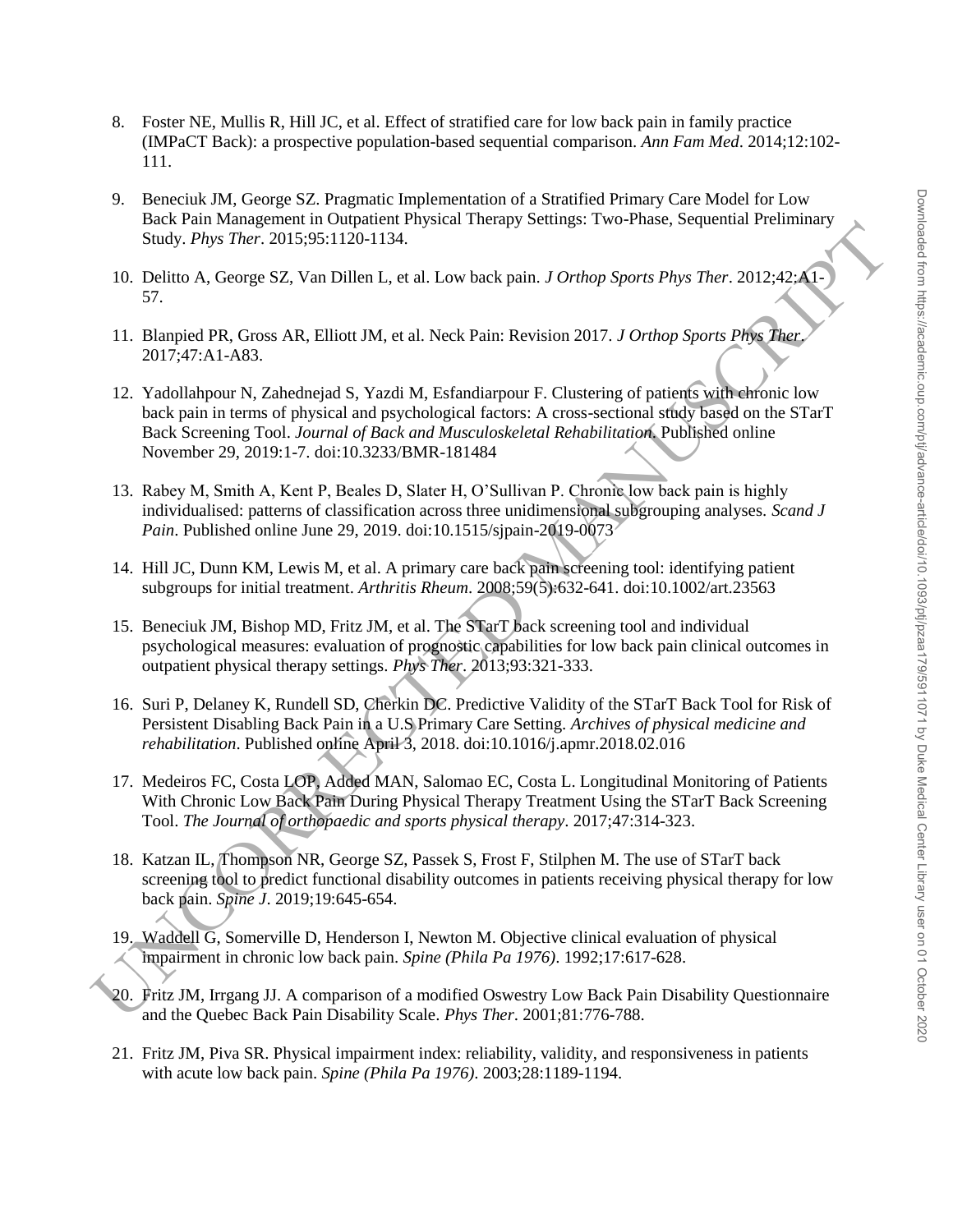- 22. Jensen MP, Turner LR, Turner JA, Romano JM. The use of multiple-item scales for pain intensity measurement in chronic pain patients. *Pain*. 1996;67:35-40.
- 23. Jensen MP, Turner JA, Romano JM, Fisher LD. Comparative reliability and validity of chronic pain intensity measures. *Pain*. 1999;83:157-162.
- 24. Bolton JE. Accuracy of recall of usual pain intensity in back pain patients. *Pain*. 1999;83:533-539.
- 25. Childs JD, Piva SR, Fritz JM. Responsiveness of the numeric pain rating scale in patients with low back pain. *Spine (Phila Pa 1976)*. 2005;30:1331-1334.
- 26. Hudson-Cook N, Tomes-Nicholson K, Breen A. A revised Oswestry disability questionnaire. In: *In: Roland, M.O., Jenner, J.R. (Eds.), Back Pain: New Approaches to Rehabilitation and Education.* Manchester University Press; 1989.
- 27. Fairbank JC, Pynsent PB. The Oswestry Disability Index. *Spine (Phila Pa 1976)*. 2000;25:2940- 2952; discussion 2952.
- 24. Bolton JE. Accuracy of recall of usual pain intensity in back pain patients. Pair. 1999;83:533-539.<br>
25. Childs JD, Pivo BR, Filir JM. Responsiveses of the numeric pain rating scale in patients with log-<br>
26. Hudson-C 28. Ostelo RWJG, Deyo RA, Stratford P, et al. Interpreting change scores for pain and functional status in low back pain: towards international consensus regarding minimal important change. *Spine (Phila Pa 1976)*. 2008;33:90-94.
	- 29. Kent P, Stochkendahl MJ, Christensen HW, Kongsted A. Could the clinical interpretability of subgroups detected using clustering methods be improved by using a novel two-stage approach? *Chiropr Man Therap*. 2015;23:20.
	- 30. Beneciuk JM, Robinson ME, George SZ. Low back pain subgroups using fear-avoidance model measures: results of a cluster analysis. *Clin J Pain*. 2012;28:658-666.
	- 31. Zeppieri G, Bialosky J, George SZ. Importance of Outcome Domain for Patients With Musculoskeletal Pain: Characterizing Subgroups and Their Response to Treatment. *Phys Ther*. Published online January 16, 2020. doi:10.1093/ptj/pzaa009
	- 32. Milligan GW, Cooper MC. An examination of procedures for determining the number of clusters in a data set. *Psychometrika*. 1985;50:159-179.
	- 33. Ketchen D, Shook C. The Application of Cluster Analysis in Strategic Management Research: An Analysis and Critique. *Strategic Management Journal*. 1996;17:441-458.
	- 34. Yim O, Ramdeen KT. Hierarchical Cluster Analysis: Comparison of Three Linkage Measures and Application to Psychological Data. *The Quantitative Methods for Psychology*. 2015;11:8-21.
	- 35. Tabachnick BG, Fidell LS. *Using Multivariate Statistics*. 5th ed. Pearson /Allyn and Bacon; 2007.
	- 36. Foster NE, Hill JC, Hay EM. Subgrouping patients with low back pain in primary care: are we getting any better at it? *Man Ther*. 2011;16:3-8.
	- 37. Foster NE, Hill JC, O'Sullivan P, Hancock M. Stratified models of care. *Best practice & research Clinical rheumatology*. 2013;27:649-661.
	- 38. Hill JC, Fritz JM. Psychosocial influences on low back pain, disability, and response to treatment. *Phys Ther*. 2011;91:712-721.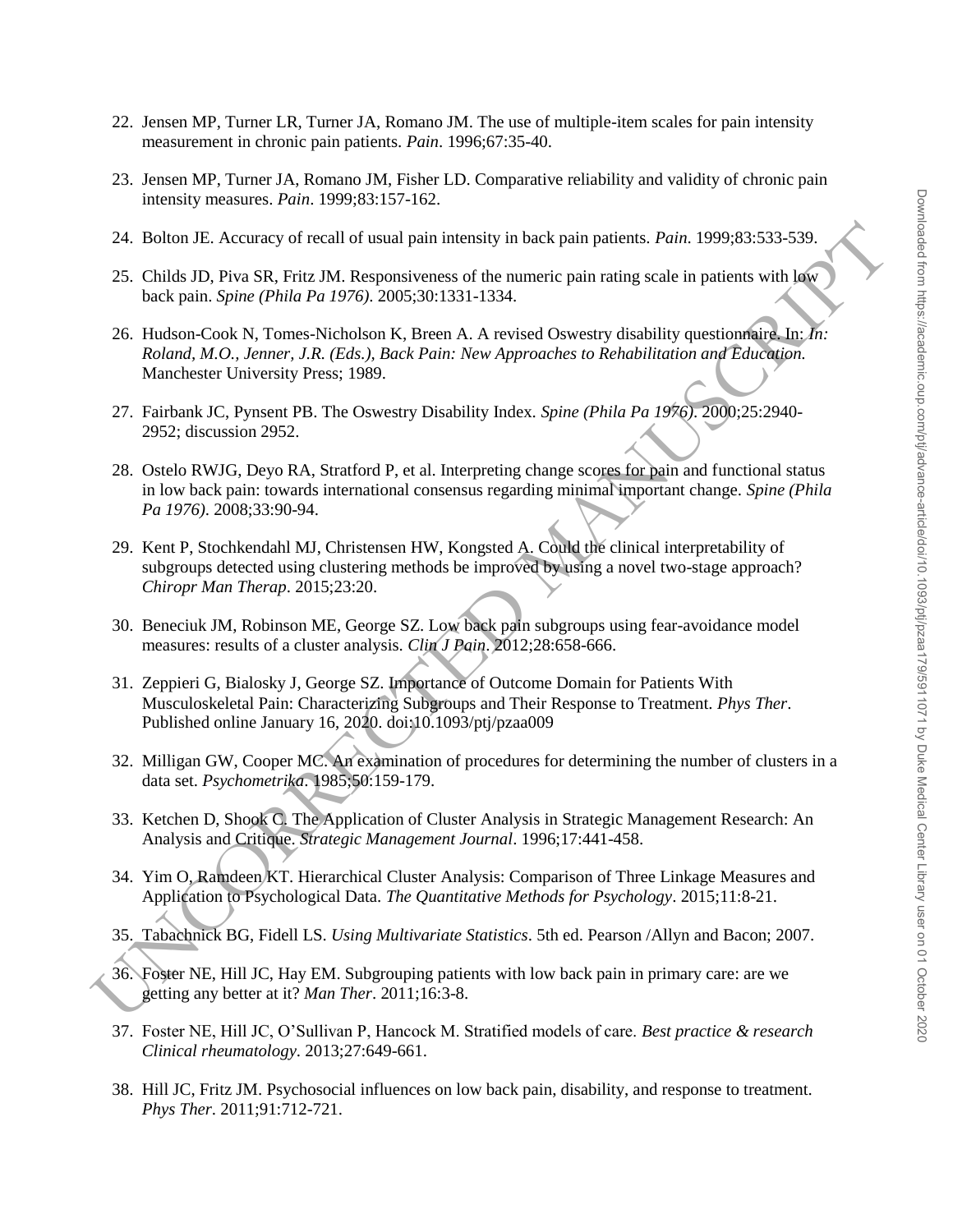- 39. Linton SJ, Hallden K. Can we screen for problematic back pain? A screening questionnaire for predicting outcome in acute and subacute back pain. *Clin J Pain*. 1998;14:209-215.
- 40. Traeger AC, Henschke N, Hubscher M, et al. Estimating the Risk of Chronic Pain: Development and Validation of a Prognostic Model (PICKUP) for Patients with Acute Low Back Pain. *PLoS Med*. 2016;13:e1002019.
- 41. Delitto A, Erhard RE, Bowling RW. A treatment-based classification approach to low back syndrome: identifying and staging patients for conservative treatment. *Phys Ther*. 1995;75:470-485; discussion 485-489.
- 42. Alrwaily M, Timko M, Schneider M, et al. Treatment-Based Classification System for Low Back Pain: Revision and Update. *Phys Ther*. 2016;96:1057-1066.
- 43. O'Sullivan P. Diagnosis and classification of chronic low back pain disorders: maladaptive movement and motor control impairments as underlying mechanism. *Man Ther*. 2005;10:242-255.
- 44. Van Dillen LR, Sahrmann SA, Norton BJ, et al. Reliability of physical examination items used for classification of patients with low back pain. *Phys Ther*. 1998;78:979-988.
- 45. Smart KM, Blake C, Staines A, Doody C. The Discriminative validity of "nociceptive," "peripheral neuropathic," and "central sensitization" as mechanisms-based classifications of musculoskeletal pain. *Clin J Pain*. 2011;27:655-663.
- 46. Karran EL, McAuley JH, Traeger AC, et al. Can screening instruments accurately determine poor outcome risk in adults with recent onset low back pain? A systematic review and meta-analysis. *BMC Med*. 2017;15:13-13.
- 47. Karran EL, Traeger AC, McAuley JH, Hillier SL, Yau YH, Moseley GL. The Value of Prognostic Screening for Patients With Low Back Pain in Secondary Care. *J Pain*. 2017;18(6):673-686.
- 48. Beneciuk JM, Robinson ME, George SZ. Subgrouping for patients with low back pain: A multidimensional approach incorporating cluster analysis and the start back screening tool. *Journal of Pain*. 2015;16.
- 49. Hodges PW. Hybrid Approach to Treatment Tailoring for Low Back Pain: A Proposed Model of Care. *J Orthop Sports Phys Ther*. 2019;49:453-463.
- 50. Beneciuk JM, George SZ, Greco CM, et al. Targeted interventions to prevent transitioning from acute to chronic low back pain in high-risk patients: development and delivery of a pragmatic training course of psychologically informed physical therapy for the TARGET trial. *Trials*. 2019;20:256.
- 2001.15 concerned the state of the state of the state of the state of the state of the state of the state of the state of the state of the state of the state of the state of the state of the state of the state of the stat 51. Geraghty AWA, Stanford R, Stuart B, et al. Using an internet intervention to support selfmanagement of low back pain in primary care: findings from a randomised controlled feasibility trial (SupportBack). *BMJ Open*. 2018;8:e016768.
	- 52. Keefe FJ, Main CJ, George SZ. Advancing Psychologically Informed Practice for Patients With Persistent Musculoskeletal Pain: Promise, Pitfalls, and Solutions. *Phys Ther*. 2018;98:398-407.
	- 53. Kent P, Keating JL, Leboeuf-Yde C. Research methods for subgrouping low back pain. *BMC Med Res Methodol*. 2010;10:62.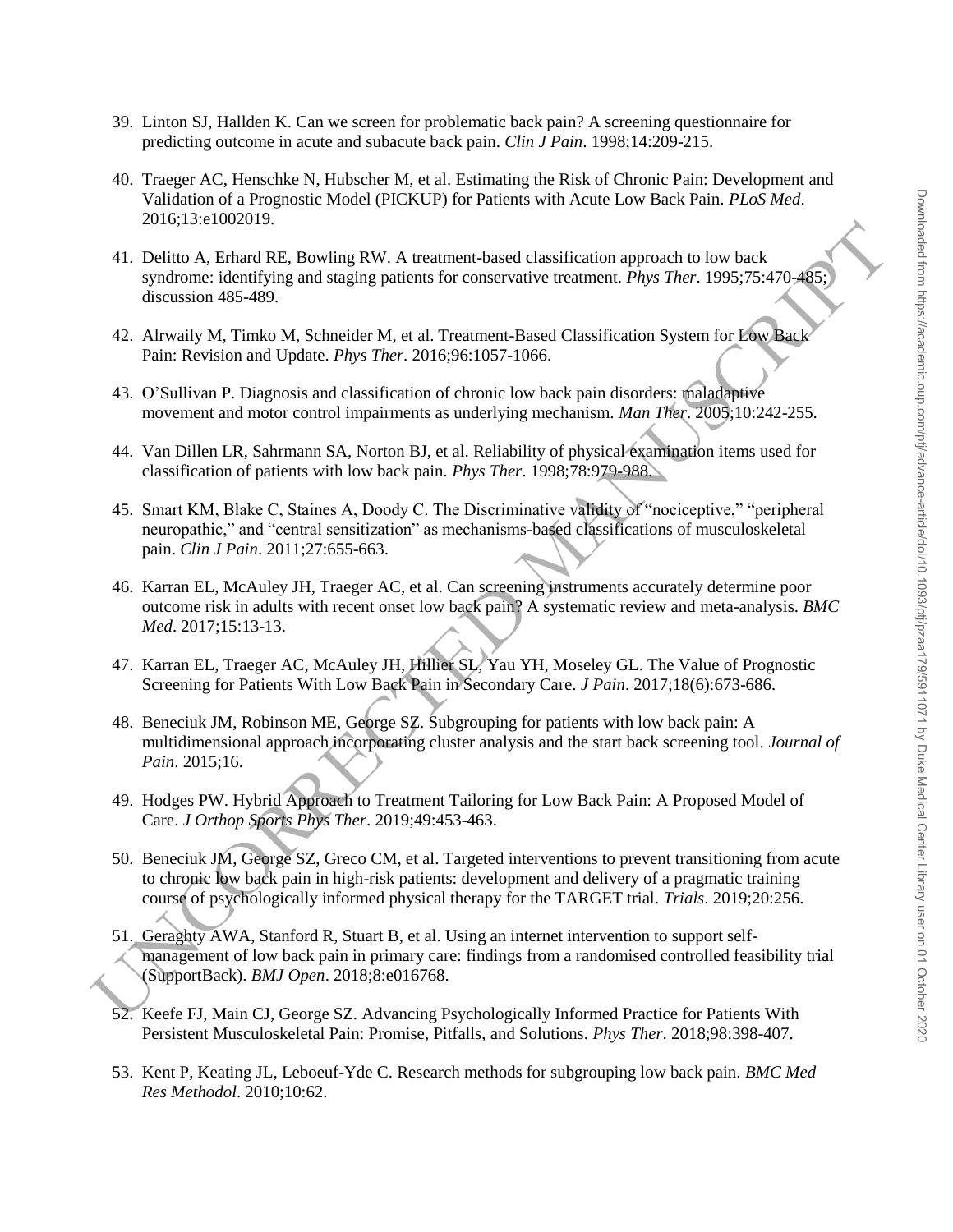| <b>Variable</b>                                | <b>Total sample</b><br>$N = 144$ | <b>Low Risk</b><br><b>Impairment</b> $n =$<br>119 | <b>High Risk</b><br><b>Impairment</b> $n =$<br>25 | $\boldsymbol{P}$ |
|------------------------------------------------|----------------------------------|---------------------------------------------------|---------------------------------------------------|------------------|
| Demographic                                    |                                  |                                                   |                                                   |                  |
| Age $(y)$                                      | 41.3(13.5)                       | 40.6(13.6)                                        | 45.7(11.9)                                        | ,066             |
| Sex (n, % female)                              | 89 (61.8%)                       | 72 (60.5%)                                        | 17 (68.0%)                                        | .483             |
| Race                                           |                                  |                                                   |                                                   | $\overline{A}15$ |
| Caucasian/White                                | 108 (75.0%)                      | 90 (75.6%)                                        | 18 (72,0%)                                        |                  |
| <b>African American/Black</b>                  | 25 (17.4%)                       | 18 (15.1%)                                        | $7(28.0\%)$                                       |                  |
| Other                                          | $11(7.6\%)$                      | $11(9.2\%)$                                       | $0(0.0\%)$                                        |                  |
| Current employment                             |                                  |                                                   |                                                   | .871             |
| Employed                                       | 94 (66.7%)                       | 78 (66.7%)                                        | 16 (66.7%)                                        |                  |
| Unemployed                                     | 38 (27.0)                        | 31 (26.5%)                                        | $7(29.2\%)$                                       |                  |
| Retired                                        | $9(6.4\%)$                       | $8(6.8\%)$                                        | $1(4.2\%)$                                        |                  |
| Work-related LBP (n, % yes)                    | 19 (13.2%)                       | 15 (12.6%)                                        | $4(16.0\%)$                                       | .648             |
| <b>Clinical</b>                                |                                  |                                                   |                                                   |                  |
| Prior surgery (n, % yes)                       | 25 (17.5%)                       | 15(12.7%)                                         | $10(40.0\%)$                                      | < .001           |
| Symptom duration                               |                                  |                                                   |                                                   | .194             |
| Acute or subacute                              | 73 (51.8%)                       | 63 (54.3%)                                        | $10(40.0\%)$                                      |                  |
| Chronic                                        | 68 (48.2%)                       | 53 (45.7%)                                        | 15 (60.0%)                                        |                  |
| Symptom onset                                  |                                  |                                                   |                                                   | .126             |
| Gradual                                        | 70 (49.3%)                       | 62 (52.5%)                                        | 8 (33.3%)                                         |                  |
| Sudden                                         | 52 (36.6%)                       | 42 (35.6%)                                        | 10 (41.7%)                                        |                  |
| Traumatic                                      | $20(14.1\%)$                     | 14 (11.9%)                                        | $6(25.0\%)$                                       |                  |
| Symptom location                               |                                  |                                                   |                                                   | .579             |
| LBP only                                       | 49 (34.0%)                       | 42 (35.3%)                                        | $7(28.0\%)$                                       |                  |
| LBP and buttock or                             | 70(48.6%)                        | 58 (48.7%)                                        | 12 (48.0%)                                        |                  |
| thigh                                          |                                  |                                                   |                                                   |                  |
| LBP and lower leg                              | 25 (17.4%)                       | 19 (16.0%)                                        | $6(24.0\%)$                                       |                  |
| <b>SBT Risk</b>                                |                                  |                                                   |                                                   | .059             |
| Low                                            | 53 (36.8%)                       | 49 (41.2%)                                        | $4(16.0\%)$                                       |                  |
| Medium                                         | 55 (38.2%)                       | 42 (35.3%)                                        | 13 (52.0%)                                        |                  |
| High                                           | 36 (25.0%)                       | 28 (23.5%)                                        | 8 (32.0%)                                         |                  |
| <b>Impairment Based Measures</b>               |                                  |                                                   |                                                   |                  |
| Lumbar flexion ROM <sup>c</sup>                | 74.4 (27.4)                      | 81.5(22.7)                                        | 41.5(18.6)                                        | < .001           |
| <b>Lumbar</b> extension ROM $^c$               | 20.6(10.8)                       | 22.4(9.9)                                         | 13.1(5.7)                                         | < .001           |
| Lumbar lateral flexion ROM <sup>c</sup>        | 20.7(7.3)                        | 22.2(6.8)                                         | 13.4(4.2)                                         | < .001           |
| Passive SLR ROM <sup>c</sup>                   | 60.7(14.1)                       | 64.4 (11.8)                                       | 43.1(10.6)                                        | < .001           |
| Active bilateral SLR (n, %<br>positive) $^{d}$ | 51 (35.4%)                       | $31(26.1\%)$                                      | 20 (80.0%)                                        | < .001           |
| Active sit-up $(n, %$ positive) $\frac{d}{dx}$ | 61 $(42.4\%)$                    | 43 (36.1%)                                        | 18 (72.0%)                                        | < .001           |
| Spinal tenderness $(n, % positive)^e$          | 103(71.5%)                       | 78 (65.5%)                                        | 25 (100%)                                         | < .001           |
| <b>Outcome Measures (Intake)</b>               |                                  |                                                   |                                                   |                  |

**Table 1. Descriptive Characteristics of Study Sample***ab*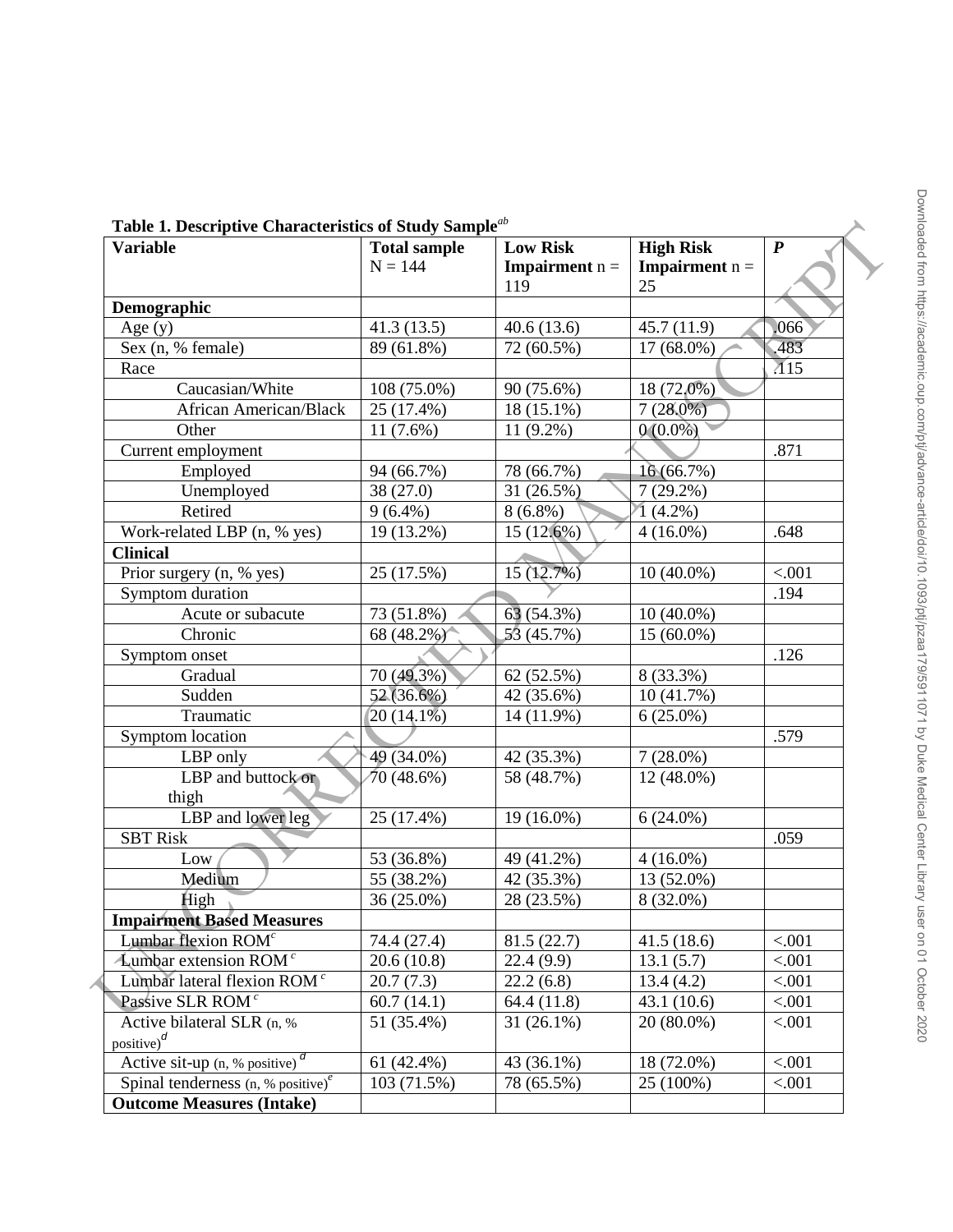| NPRS (potential range: $0-10$ )                     | 1,5.4(2.0) | 5.1(2.0)   | 6.6(1.4)    | ${<}001$ |
|-----------------------------------------------------|------------|------------|-------------|----------|
| ODI (potential range: $0\% - 100\%$ )   32.5 (16.7) |            | 29.7(15.8) | 45.0 (14.7) | < 001    |

*<sup>a</sup>*LBP = low back pain; NPRS = Numerical Pain Rating Scale; ODI = Oswestry Disability Index; ROM = range of motion measured in degrees; SBT = STarT Back Tool; SLR = straight leg raise.

*<sup>b</sup>*Values are mean (SD) unless otherwise indicated.

.

<sup>c</sup> indicates measures included in cluster analysis, therefore between-group differences are expected.

*d* Positive test for active bilateral SLR and sit-up defined as inability for patient to maintain position for 5 seconds.

<sup>e</sup> Positive test for spinal tenderness defined as any response other than "No" when asked: "Is that painful?" during application of superficial and firm pressure.

| Table 2. Coefficients of Impairment Based Measures of the Discriminant Function <sup>a</sup> |
|----------------------------------------------------------------------------------------------|
|----------------------------------------------------------------------------------------------|

| <b>Impairment Based Measures</b> |                                            | <b>Discriminant Function</b>                    |
|----------------------------------|--------------------------------------------|-------------------------------------------------|
|                                  | <b>Standardized</b><br><b>Coefficients</b> | <b>Correlation</b><br>Coefficients <sup>c</sup> |
| Lumbar flexion ROM               | 0.493                                      | 0.615                                           |
| Lumbar extension ROM             | 0.088                                      | 0.320                                           |
| Lumbar lateral flexion ROM       | 0.459                                      | 0.483                                           |
| Passive SLR ROM                  | 0.688                                      | 0.649                                           |

 ${}^a$ ROM = range of motion measured in degrees,  $SLR$  = straight leg raise.

*b*Indicates standardized canonical discriminant function coefficients.

*c* Indicates pooled within-groups correlations between discriminating variables and standardized canonical discriminant functions.

Theories test for equivalent and the distribution and the distribution is a station of the Distribution of the Distribution of the Distribution of the Station of the Manuscript of the Distribution of the Manuscript of the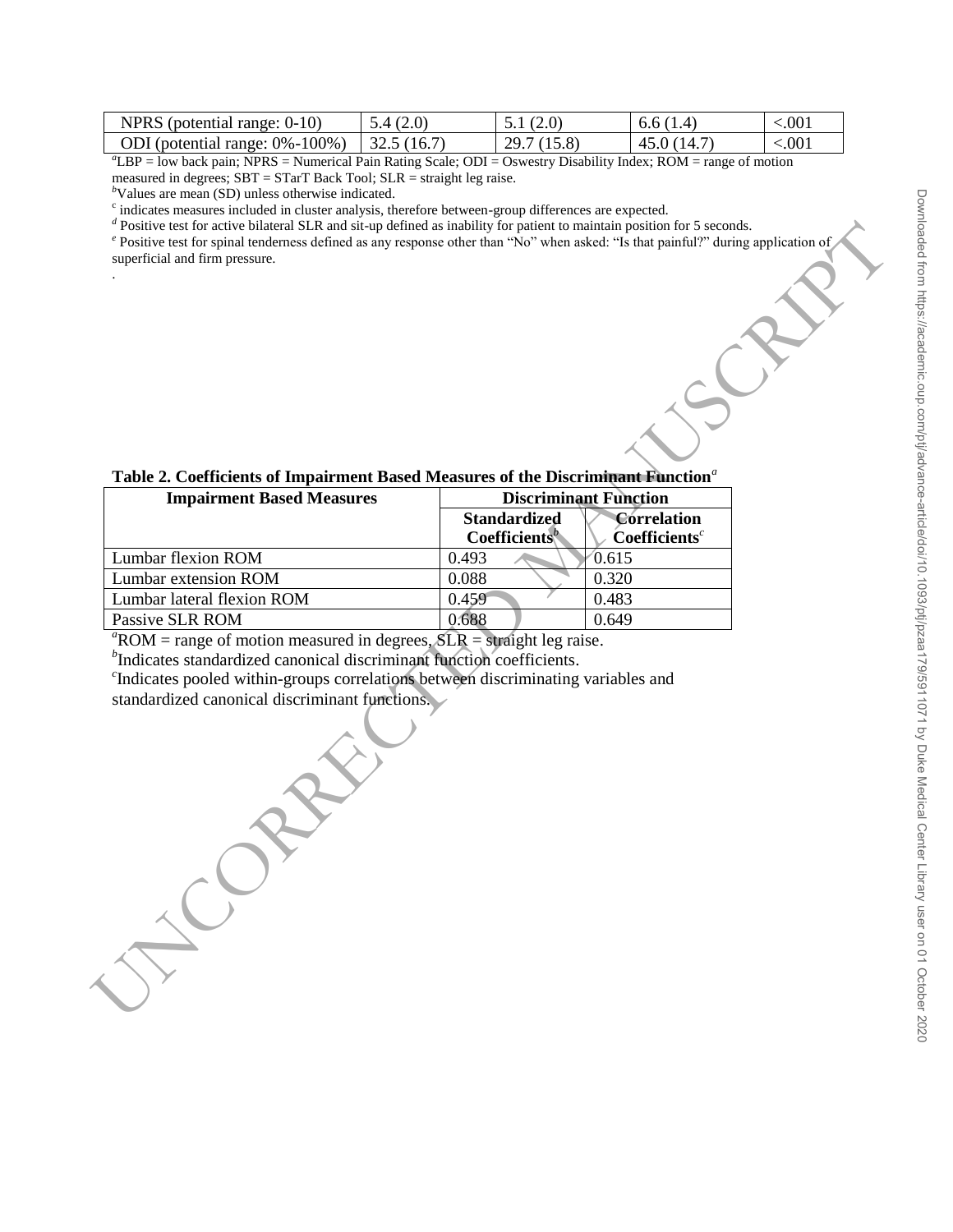| <b>Risk</b> | <b>SBT Risk</b>           |                          |                        |
|-------------|---------------------------|--------------------------|------------------------|
|             | Low                       | <b>Medium</b>            | High                   |
| Low         | Patient education         | Follow guideline         | Increased emphasis on  |
|             | encouraging resumption    | recommended,             | psychological-based    |
|             | of activities, facilitate | impairment-based         | interventions,         |
|             | self-management           | interventions, lower     | opportunity for remote |
|             | strategies                | intensity and/or shorter | care delivery via      |
|             |                           | treatment episode        | telehealth             |
| High        | Brief treatment episode   | Follow guideline         | Equal emphasis on      |
|             | $(1-3$ sessions) for      | recommended,             | psychological and      |
|             | development of            | impairment-based         | impairment-based       |
|             | individualized            | interventions, higher    | interventions          |
|             | impairment-based          | intensity and/or longer  |                        |
|             | activity program,         | treatment episode        |                        |
|             | transition to emphasis on |                          |                        |
|             | self-management           |                          |                        |
|             |                           |                          |                        |

**Table 3. Potential SBT by Impairment Based Risk Matched Treatments.***<sup>a</sup>*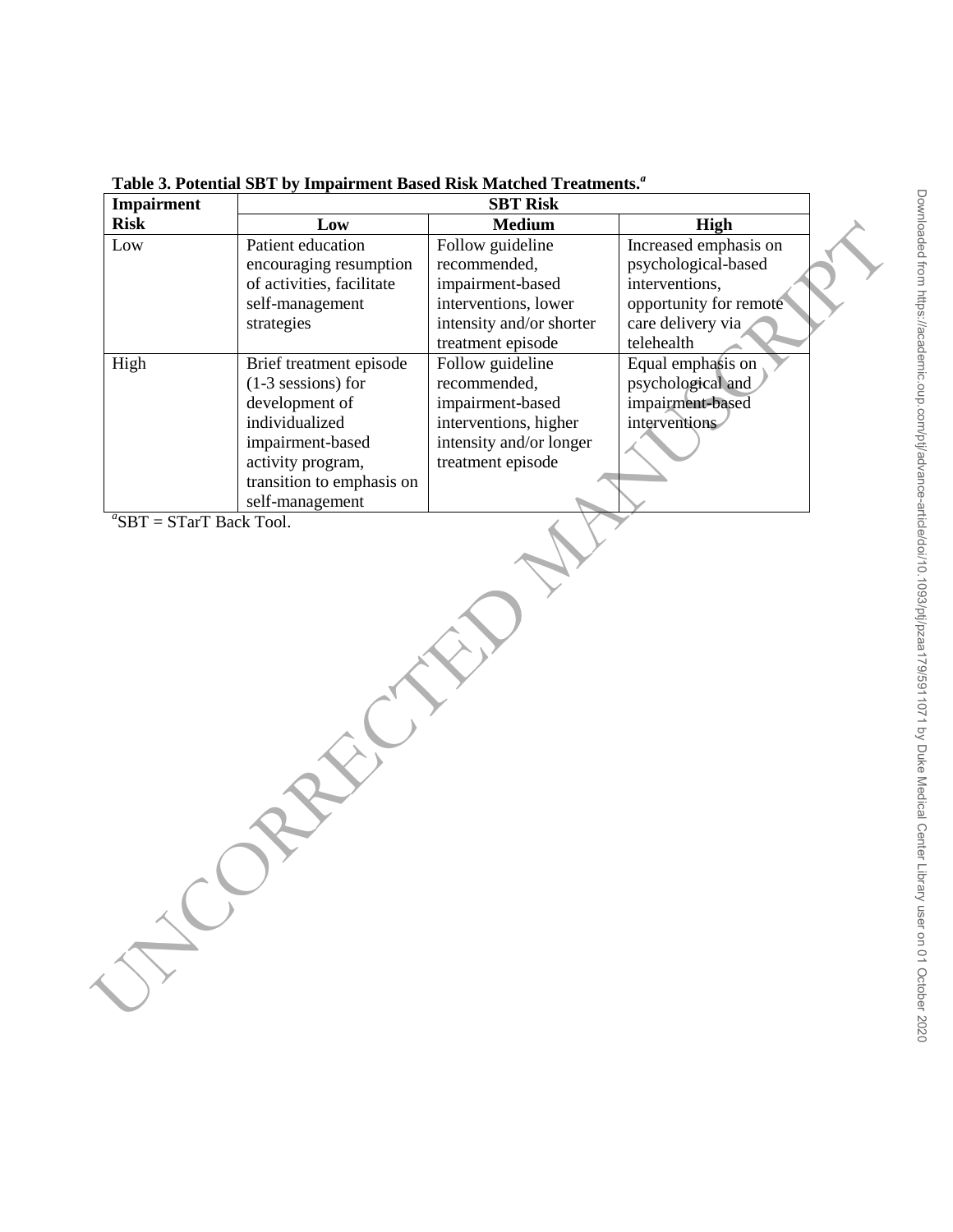

**Figure 1.** Empirically derived impairment based subgroups. FLX = flexion, EXT = extension, SB =

side-bending,  $SLR =$  straight leg raise.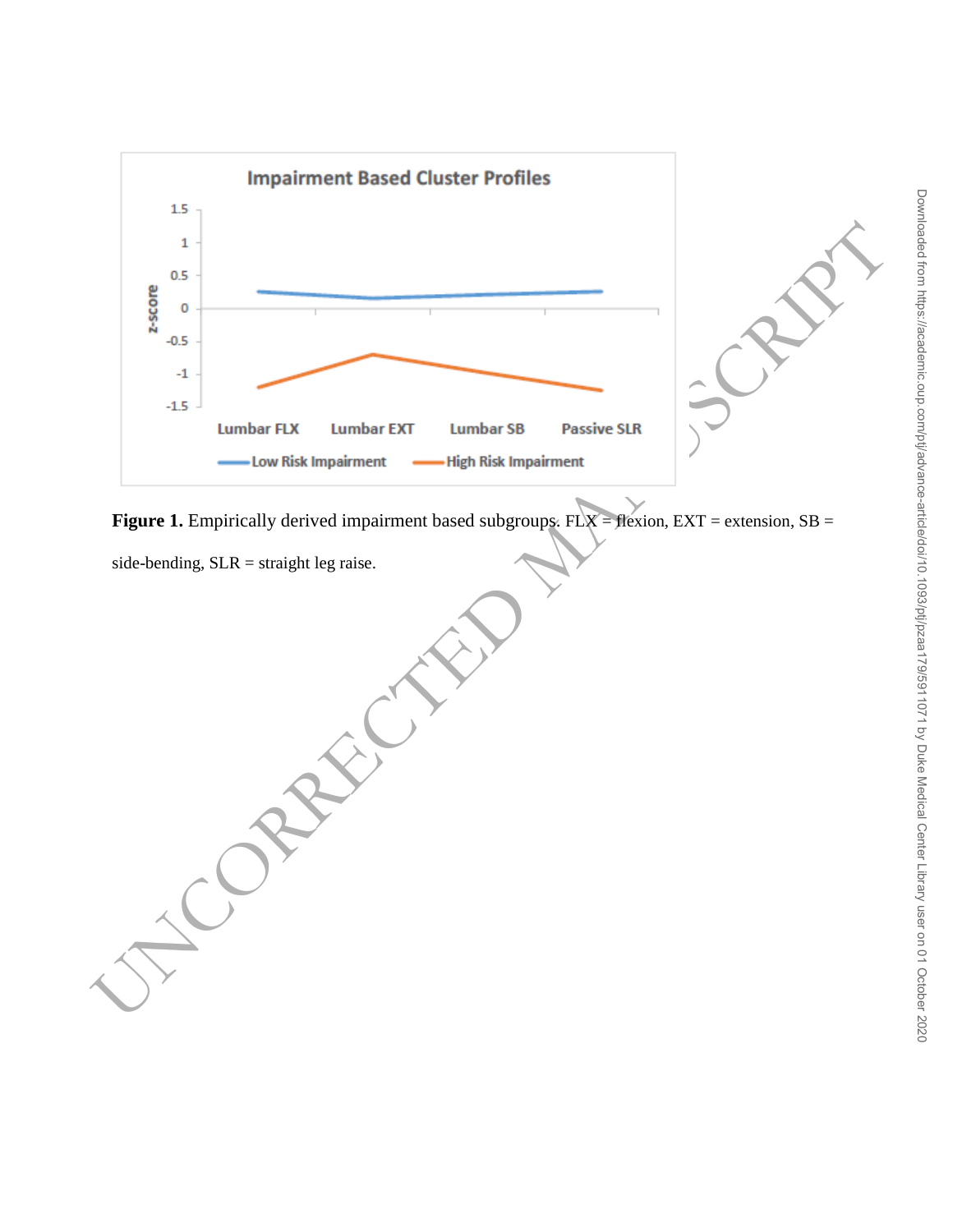

**Figure 2.** Figure 2A (SBT Risk by Physical Impairment Cluster Patterns) and 2B (Physical Impairment Cluster by SBT Risk Patterns). In the 'Low Risk Impairment' subgroup, 41.2% of individuals were categorized as SBT low risk compared to SBT medium and high risk (35.3% and 23.5%, respectively); and in the 'High Risk Impairment' subgroup, 32.0% of individuals were categorized as SBT high risk compared to SBT medium and low risk (52.0% and 16.0%, respectively)  $(\chi^2(2) = 5.66, P)$  $= 0.060$ ). Two-sample proportion z-testing for individual SBT risk group by cluster profile analyses indicated similar proportions for SBT low ( $z = 0.459$ ,  $P = 0.645$ ), medium ( $z = -1.402$ ,  $P = 0.160$ ) and high (z = -0.948, P = 0.343) risk groups. ODI = Oswestry Disability Index (potential range: 0% to 100%); SBT = STarT Back Tool.